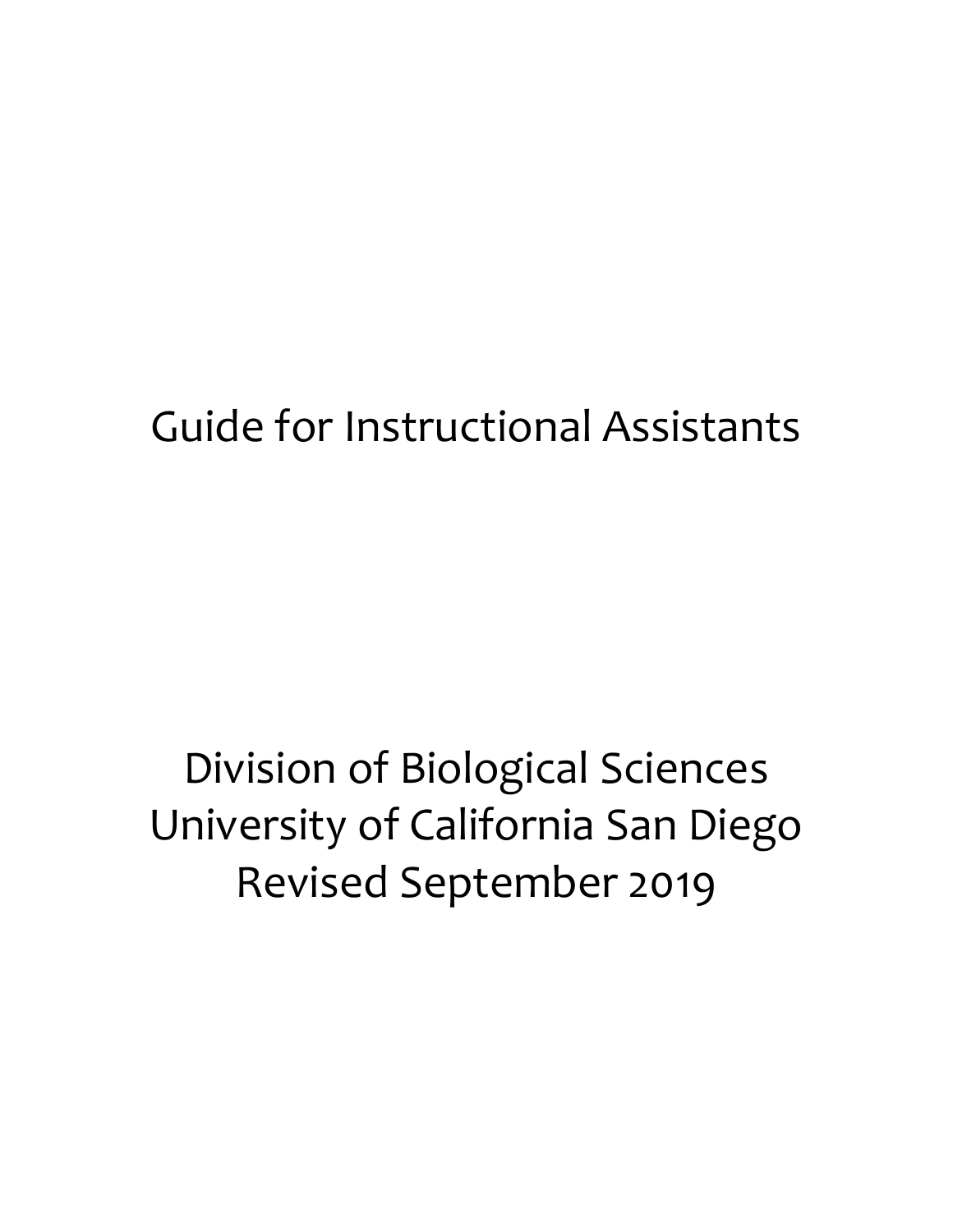# **Table of contents**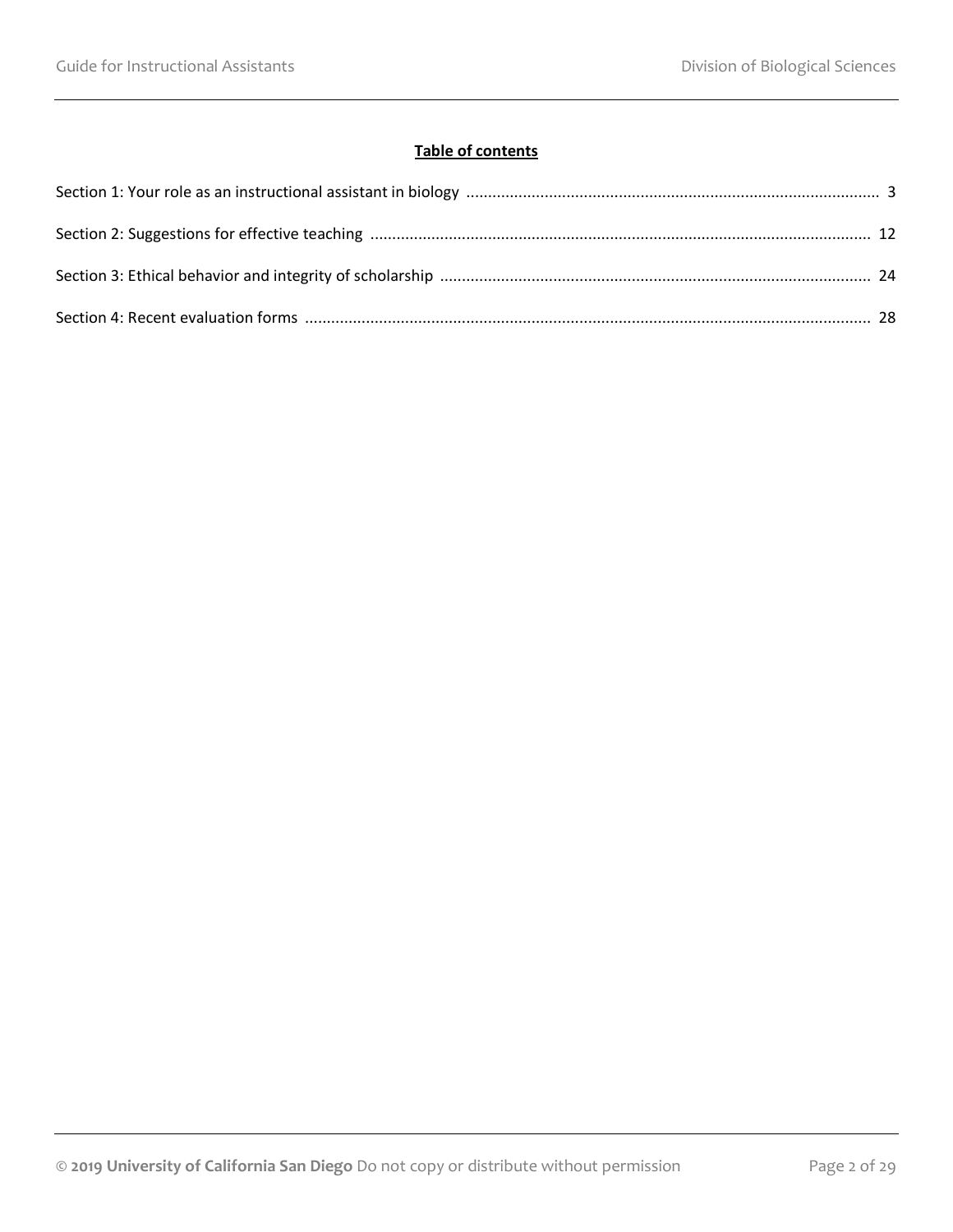# **Section 1: Your role as an instructional assistant in biology**

An instructional assistant (IA) at the University of California, San Diego is a registered graduate or undergraduate student who serves as an apprentice in teaching under the mentorship of a faculty member. In the Division of Biological Sciences, the instructional assistant program is an important part of our graduate and undergraduate education.

#### **Who are instructional assistants?**

Instructional assistants support faculty members with teaching their courses, while learning to teach under the mentorship of faculty members. All graduate and undergraduate students collaborating with faculty members in teaching courses are officially called instructional assistants. Specifically, instructional assistants have defined position titles. It is important to learn this nomenclature to avoid confusion among instructional assistants, administrative staff, and non-UC San Diego professionals.

|                                     | Graduate student                  | Undergraduate student       |
|-------------------------------------|-----------------------------------|-----------------------------|
| Assisting for credit                | Graduate instructional apprentice | Undergraduate instructional |
| (BGGN 500 or BISP 195)              | (GIA)                             | apprentice (UGIA)           |
| Assisting for pay                   | Teaching Assistant (TA)           | Tutor                       |
| Grading/Proctoring/Scribing for pay | Reader                            | n/a                         |

As instructional assistants under faculty supervision, you **may (depending on your specific position title defined above)** lead discussion sessions, hold office hours, conduct review sessions, assist instructors in administrative tasks related to the course, help prepare course materials and exams, proctor exams, grade students' work, maintain records of students' grades, assist in teaching laboratory sections, and provide guidance to other course instructional assistants. Not all instructional assistants will perform all of these duties. Graduate students will assume leadership roles and will perform at a more independent level than undergraduates. However, you **do not** have primary responsibilities for determining the content of a course, setting course policy, selecting student assignments, writing examinations, or assigning grades.

Because of your special role in supporting the educational mission of UC San Diego, all instructional assistants must comply with all relevant university regulations, which prohibit sexual harassment, misuse of university property, substance abuse, and any violations of the law. For details, refer to the UC San Diego Policies and Procedures Manual.

#### **Time commitment as instructional assistants**

The purpose of this teaching apprenticeship is to learn the methodology of teaching biology at the college level, through theory and actual practice in a regularly scheduled course. Both the Division of Biological Sciences and the University of California, San Diego require that all instructional assistants be introduced to the expectations and responsibilities of this position. Instructional assistants in laboratory courses must also complete safety training required by Environmental Health and Safety (EH&S).

#### Introduction to college -level science teaching

As you engage with your teaching responsibilities in the Division of Biological Sciences for the first time, you must be enrolled in BISP 195 or BGGN 500 and participate in all the professional development activities associated with these courses. BISP 195 and BGGN 500 deal with the fundamental principles of teaching and learning and on university policies pertinent to the role of instructional assistants. For instructional assistants working with laboratory courses, you will also be required to attend a laboratory-specific training before the beginning of classes or in the first week of classes.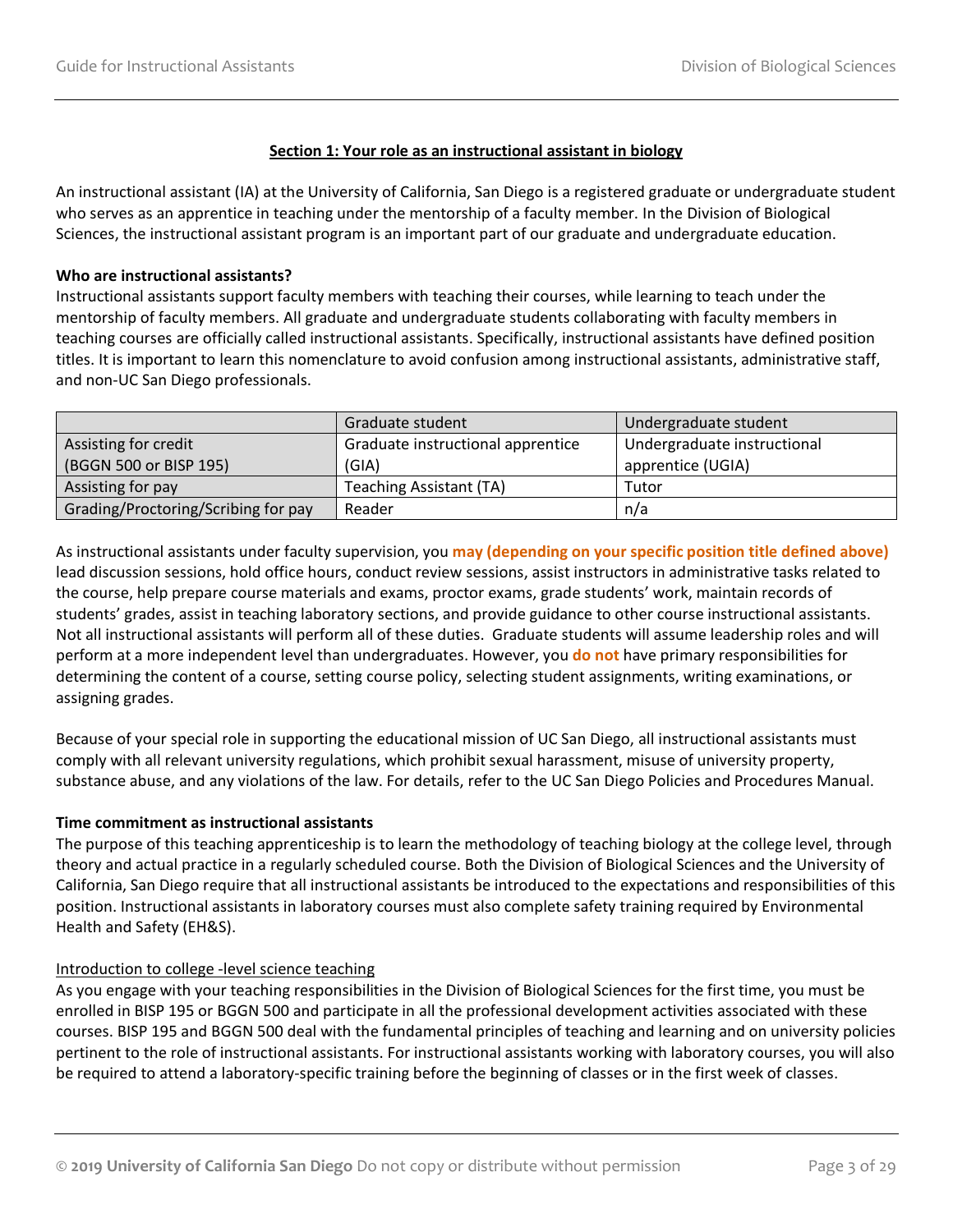# Time spent on your course and related responsibilities

Your responsibilities as instructional assistants start before the beginning of the quarter, when you meet with your course faculty to discuss the course. This discussion may involve course content, the format of the course, and your specific duties as an instructional assistant in the course. In laboratory courses, instructional assistants also need to be fluent in the experiments and methods that they will help to teach, and additional scheduled meeting time is typically necessary before and during the quarter.

Graduate and undergraduate instructional assistants earning academic credit are expected to provide instructional support of up a minimum of 120 hours per quarter. These hours include the BGGN 500 or BISP 195 weekly meetings, meeting with your course faculty prior to the beginning of the quarter, and instructional support during the quarter and finals week. The actual instructional support time may vary from week to week.

# Course credit

Graduate students and undergraduate are enrolled in BGGN 500 or BISP 195 respectively for four credit units and are graded on an S/U or P/NP basis respectively. If for any reason you do not attend the weekly BGGN 500 or BISP 195 course meetings, you will earn a grade of U or NP.

# **Feedback and evaluation for instructional assistants**

As instructional assistants, you will receive both formative feedback and summative evaluation. Feedback is intended to help you improve your teaching during the quarter, and evaluation provides information to determine your effectiveness as an instructional assistant. Summative evaluation can also be used as feedback as you continue to improve your teaching after this quarter.

Based on the outcome of student and faculty evaluation, outstanding instructional assistants may be considered for an Excellence in Apprentice College Teaching Award. These awards are presented to graduate students annually during the Divisional Science Retreat. Undergraduates who are chosen for the award will be notified by e-mail and can pick up their award from the USIS office.

On the other hand, if your performance as an instructional assistant is below the communicated expectations of the course faculty, the course faculty will meet with you to discuss the situation and develop a plan for improvement. If improvement is not achieved, the course faculty can notify the Division's Director for Undergraduate Education, the Faculty Advisor for Instructional Assistants, and the Chair of the Graduate Committee (for graduate instructional assistants). Together, this group will investigate the situation and take appropriate action, which may include dismissal from the instructional assistant position and assignment of a grade of U or NP.

#### **Your responsibilities as instructional assistants**

As instructional assistants, you support and supplement the teaching efforts of the faculty. Your responsibilities can vary from course to course, and you should discuss with your course faculty to determine specific responsibilities for the course. Typical responsibilities may include the following.

Discussion sections for classroom courses go beyond clearing up confusion from lectures and provide opportunities for collaboration and active learning. In addition to being prepared before section, you should arrive punctually and be available to the students during the entire duration of the session.

For laboratory sections, you as an instructional assistant play many important roles. First, you should assure proper laboratory set-up and, if necessary, provide laboratory set-up assistance. Please arrive ahead of the scheduled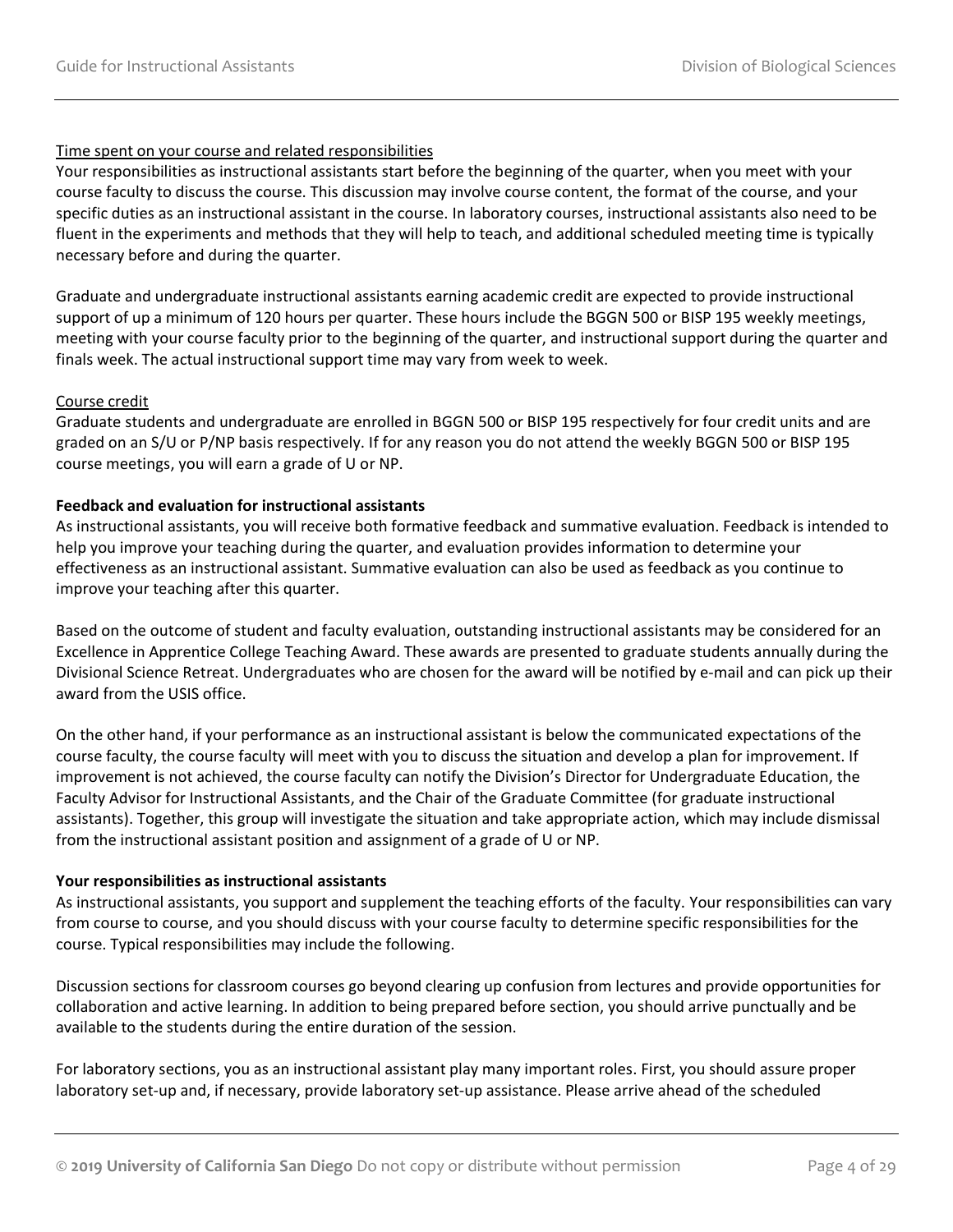laboratory section time. During laboratory sections, you should maintain cleanliness and orderliness. Please leave the laboratory clean for the following section and instruct students in cleaning their work areas and instruments before they leave. If you laboratory section is the last one in the day, you should also help with laboratory shut-down and assure that doors are locked.

As an instructional assistant, you should know, model, and enforce safe laboratory procedures. During the first meeting, you should show students the location of the eyewash, safety shower, fire extinguishers, spill kit, and telephone (if available), as well as Laboratory Rules poster. You should also identify any safety hazards and assure that waste is disposed according to safety rules and procedures. Please also minimize the need for repairs by overseeing student use of equipment. Any malfunctions of equipment should be reported to the Undergraduate Laboratory Staff member who supports the class.

Finally, you should **report all injuries**, no matter how minor. Forms are provided in the laboratory classrooms and stockrooms. Student and instructional assistant injuries are reported to the University Laboratory Manager, who will report to the appropriate Divisional authorities.

#### Attending lectures

You are expected to attend all lecture sessions unless specific arrangements have been made with the course faculty**.** Some laboratory courses are accompanied by a lecture period, and you are also expected to attend all these lecture sessions.

# Attending instructional assistant meetings

During instructional assistant meetings, you and your course faculty will clarify expectations and responsibilities, discuss the philosophy and structure of the course, and go over course material and common challenges in teaching this material in discussion or laboratory sections. Equally valuable, the meetings allow you to provide your course faculty with feedback. Therefore, attendance at all instructional assistant meetings is mandatory, unless alternative arrangements have been made.

#### Attending pre-lab sessions

Instructional assistants in laboratory courses must be able to teach the experimental methods and use the instruments in the course. To ensure that you are prepared for these responsibilities, you must attend the pre-lab sessions.

#### Holding office Hours

Office hours can be an instructional tool for enhancing learning. For classroom courses, the course faculty will decide if you need to hold office hours, which are typically 1-2 hours per week. Typically for laboratory courses, instructional assistants do not hold separate office hours because you are already readily available during laboratory sessions. However, some course faculty may request that you hold office hours.

Rooms for office hours will not be assigned automatically. Common rooms may be available, and some instructional assistants hold office hours in non-private settings, such as the Coffee Cart at Mandeville. While not inherently wrong, please remember that federal law requires that if a student wishes to discuss grades or other personal issues, you as an instructional assistant must arrange for the conversation to be **private**.

#### Holding review sessions

Review sessions provide students with a big boost in preparation for an upcoming midterm and final exams. Many instructional assistants are asked by your course instructor to take part in or even to lead review sessions in addition to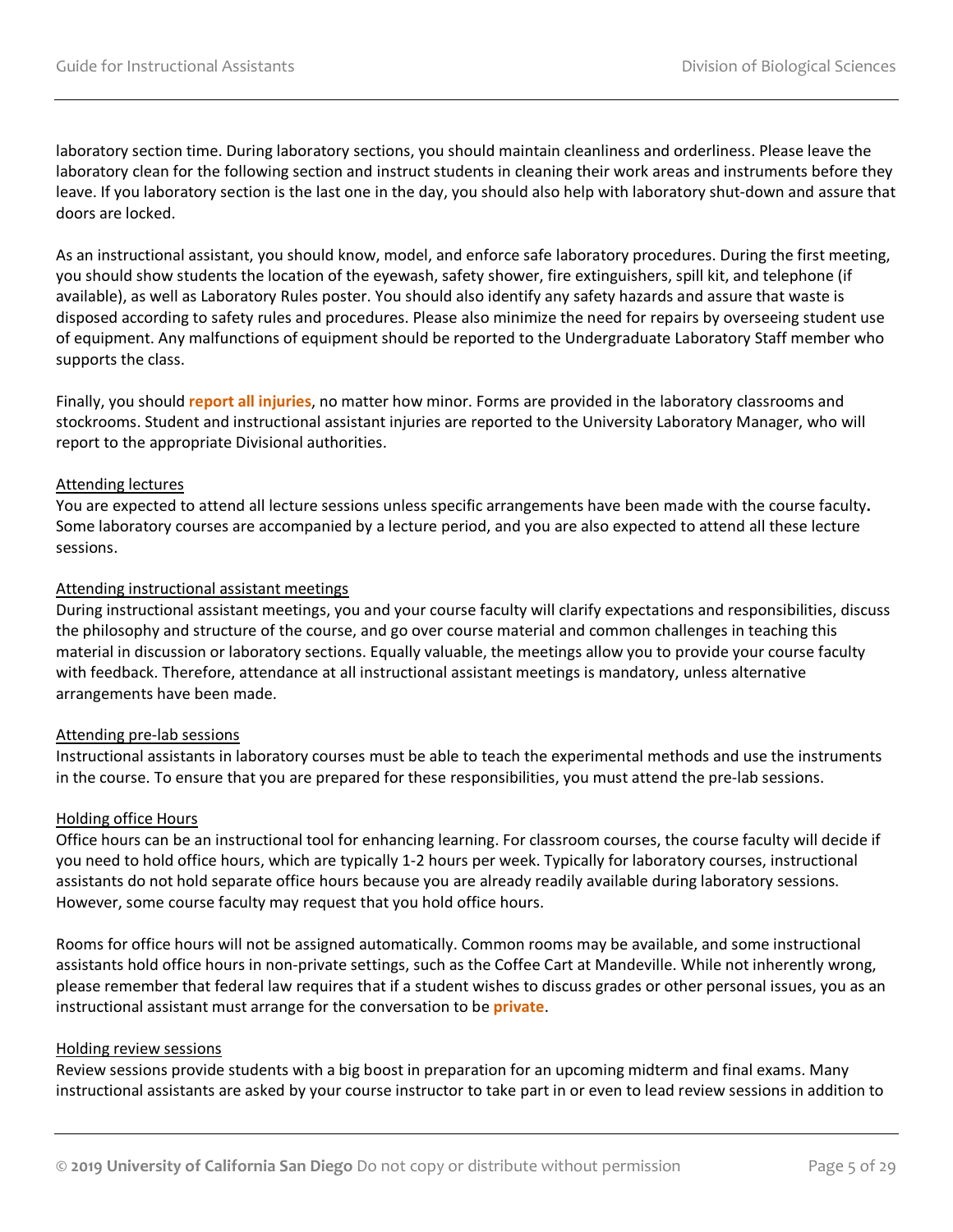regular sections. (Note: Room reservations for these review sessions can be scheduled by the course faculty or the head instructional assistant for the course.)

## Writing and grading assignments and quizzes

For classroom courses, many faculty members assign homework, e.g. problem sets, and these assignments are typically graded by instructional assistants. In some cases, instructional assistants participate in writing homework assignments and in providing solutions for the assignments. You may also be asked to prepare or participate in writing quizzes for your sections. This task usually includes providing an answer key, grading the quizzes, and recording grades.

For laboratory courses, instructional assistants typically grade laboratory reports and, in some cases, help students to prepare for oral presentations. You may also participate in writing and grading quizzes.

#### Administering and grading exams

Typically in classroom courses and occasionally in laboratory courses, instructional assistants are responsible for administering and grading exams. You must be available for both the administration and the scoring of exams. You can discuss the dates and time commitment with your course faculty, but exams are frequently scheduled months in advance and typically cannot be moved. Time spent grading exams may range from minimal (e.g. computer-scored, multiple-choice questions) to substantial (e.g. open-ended problems). In some courses, instructional assistants also participate in writing exam questions and answers in collaboration with the course faculty.

# Keeping records

As an instructional assistant, you are responsible for maintaining grade records for all students in your section. You must make sure that these records are kept **confidential** in a safe place. If records are stored on a computer, they must be regularly and effectively backed up. There is **no excuse** for losing these records. Grade records must be kept for three quarters, and the course faculty is responsible for keeping these records. Your responsibility involves handing over all of your records prior to the submission of grades.

All completed assignments, exams, grades, correspondence, and other information about individual students in the class must be kept confidential, unless the student has given explicit written consent to break confidentiality. Papers and examinations must be returned to the students in a way that protects the privacy of the student. For more specific information about UC San Diego grading policies, please refer to [https://students.ucsd.edu/academics/exams-grades](https://students.ucsd.edu/academics/exams-grades-transcripts/grades/index.html)[transcripts/grades/index.html.](https://students.ucsd.edu/academics/exams-grades-transcripts/grades/index.html)

#### Assigning grades

The course faculty is solely responsible for assigning grades, and only the course faculty has the authority to change students' grades, including their letter grades. However, instructional assistants play an important role in evaluating student work. For any grade disputes or inquiries, you should refer the student to the course faculty.

#### **Additional responsibilities and conduct**

#### Referring students to appropriate services

For questions outside your area of expertise, especially pertaining to health care, you should refer students to the appropriate office that can help them. Please ask your course faculty if you are not sure.

#### Maintaining academic integrity

Academic integrity is a core value of the university. As instructional assistants, you play an important role in promoting and affirming the importance of academic integrity and fostering an educational environment that adheres to the values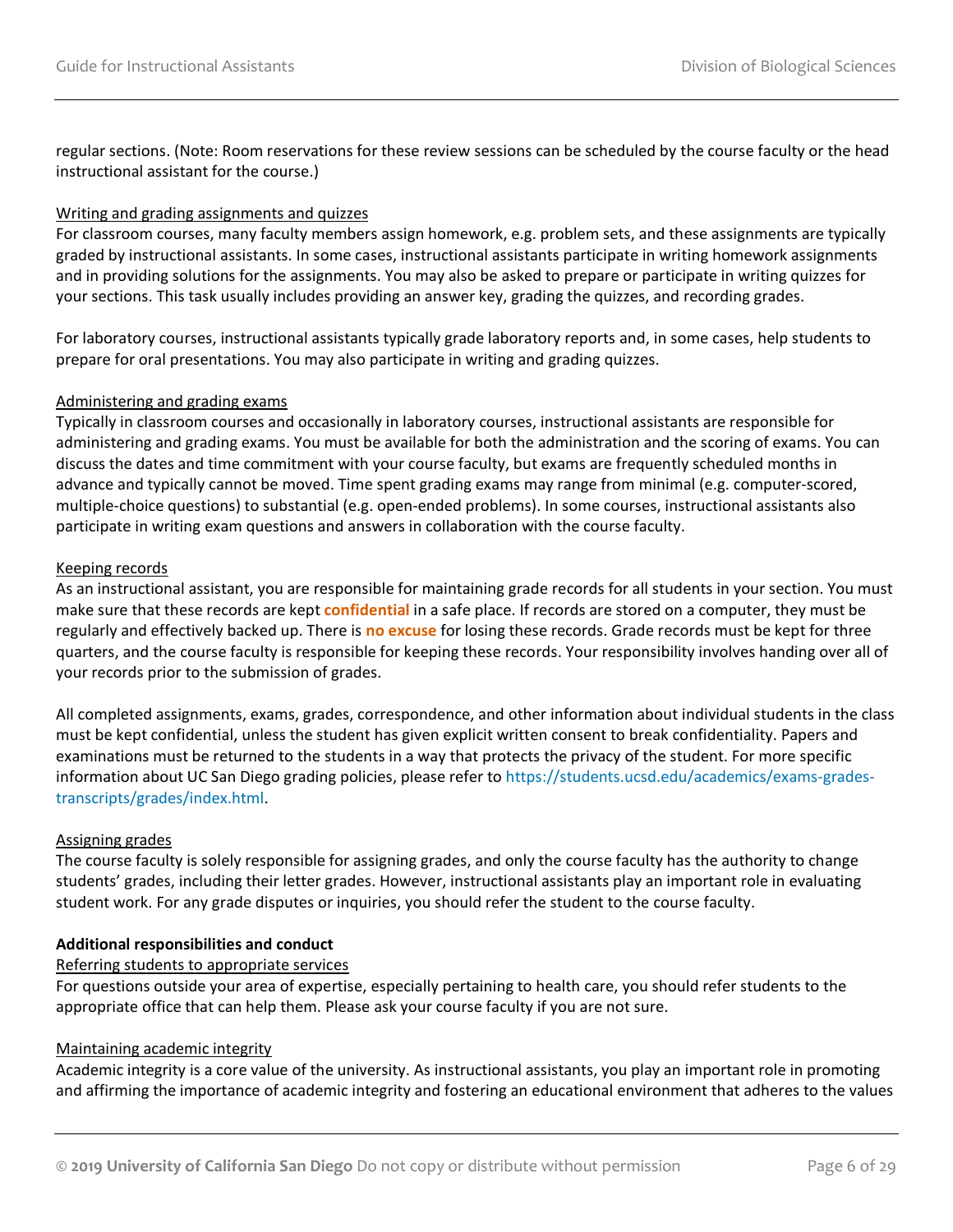of academic integrity. Specifically, UC San Diego's Policy of Integrity of Scholarship states that instructional assistants "shall equitably grade student work in the manner agreed upon with the course instructor. An [instructional assistant] shall not provide a student with any information or collaboration that would aid the student in completing the course in a dishonest manner (e.g. providing access to unauthorized material related to tests, exams, homework)."

Instructional assistants are responsible for knowing the instructor's policies regarding cheating, plagiarism, and other forms of academic dishonesty**.** You are expected to be vigilant while proctoring and grading and do your utmost to discourage cheating. Suspected cheating should be reported immediately to the course faculty. Please see Section 3 for more details.

#### Maintaining a fair and professional teaching and learning environment

To foster the best possible learning environment, we strive to maintain a climate of fairness and professionalism. Please see the UC San Diego Principles of Community documents online.

# Addressing professional conflict with your course faculty

If you encounter a professional conflict with your course faculty, and that problem cannot be resolved informally between you and the faculty, it should be brought to the attention of the Faculty Advisor for Instructional Assistants (Dr. Stanley Lo, [smlo@ucsd.edu\)](mailto:smlo@ucsd.edu) or the Director for Undergraduate Education (Dr. Jim Wilhelm, [jwilhelm@ucsd.edu\)](mailto:jwilhelm@ucsd.edu) as soon as possible. They will mediate the discord by talking to the parties involved, keeping a written record for use by the Director for Undergraduate Education and the Education Committee, should the committee need to step in to help in solving the problem.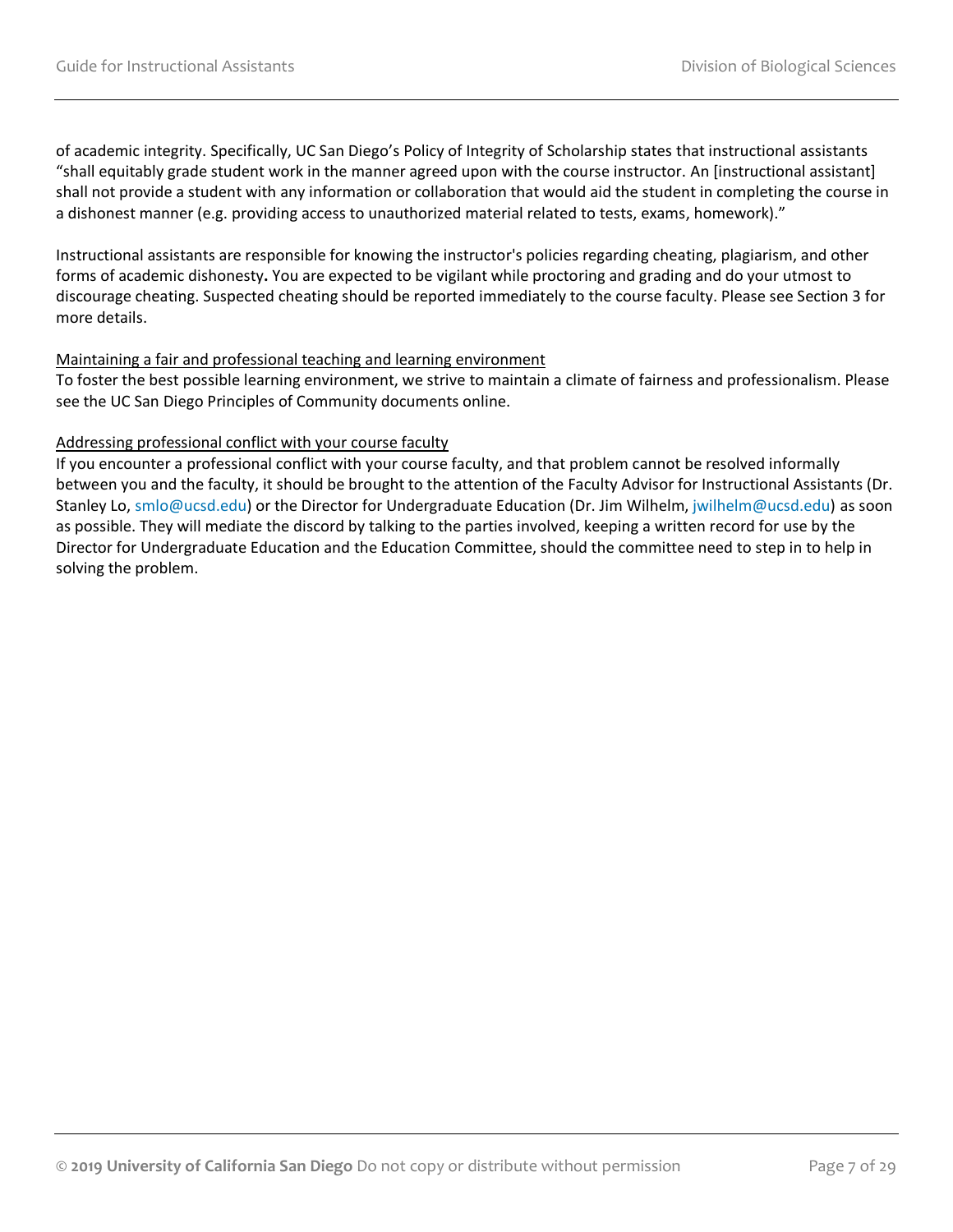# **Resources and contacts**

| If you have                                                                                            | Please contact                                                                                                                                                                                                                                                                                                                                                                                                                                                                                                                                                              |
|--------------------------------------------------------------------------------------------------------|-----------------------------------------------------------------------------------------------------------------------------------------------------------------------------------------------------------------------------------------------------------------------------------------------------------------------------------------------------------------------------------------------------------------------------------------------------------------------------------------------------------------------------------------------------------------------------|
| Questions about<br>teaching or<br>challenges that arise<br>in your discussion or<br>laboratory section | Dr. Stanley Lo (York Hall 4070B, smlo@ucsd.edu) is the Faculty Advisor for Instructional<br>Assistants. He organizes the instructional assistant program (BGGN 500 and BISP 195) and is<br>available to address questions and concerns.<br>Graduate teaching mentors (also referred to as "Senior TAs") can also be a great resource.<br>They are advanced Ph.D. students who have extensive experience as instructional assistants.<br>Please inquire with Dr. Lo for contact information.                                                                                 |
| Interests in<br>developing your<br>teaching further                                                    | Teaching + Learning Commons (https://commons.ucsd.edu/) is a campus-wide resource that<br>supports the teaching and learning missions on campus. They offer resources for specific to<br>instructional assistants, as well as resources for graduate and undergraduate students.                                                                                                                                                                                                                                                                                            |
| Administrative<br>questions about<br>being an instructional<br>assistant                               | You will find information on administrative resources:<br>https://biology.ucsd.edu/education/undergrad/resources/experience/instructional-asst/ta-<br>tutor-ugias.html<br>The Undergraduate Student and Instructional Services (USIS) staff members (biota@ucsd.edu)<br>manage administrative tasks related to the instructional assistant program. They are a<br>valuable source of information.                                                                                                                                                                           |
| Concerns about the<br>undergraduate and<br>graduate curricula                                          | Dr. Jim Wilhelm (Natural Sciences Building 6123, jwilhelm@ucsd.edu) is the Director for<br>Undergraduate Education and the Chair of the Education Committee. Please contact Dr.<br>Wilhelm with questions, suggestions, or concerns regarding the undergraduate curriculum.<br>Dr. Andrew Chisholm (Natural Sciences Building 6123, adchisholm@ucsd.edu) is the Chair of<br>the Graduate Committee. If you are a graduate student and have concerns about being an<br>instructional assistant or other aspects of your graduate curriculum, please contact Dr.<br>Chisholm. |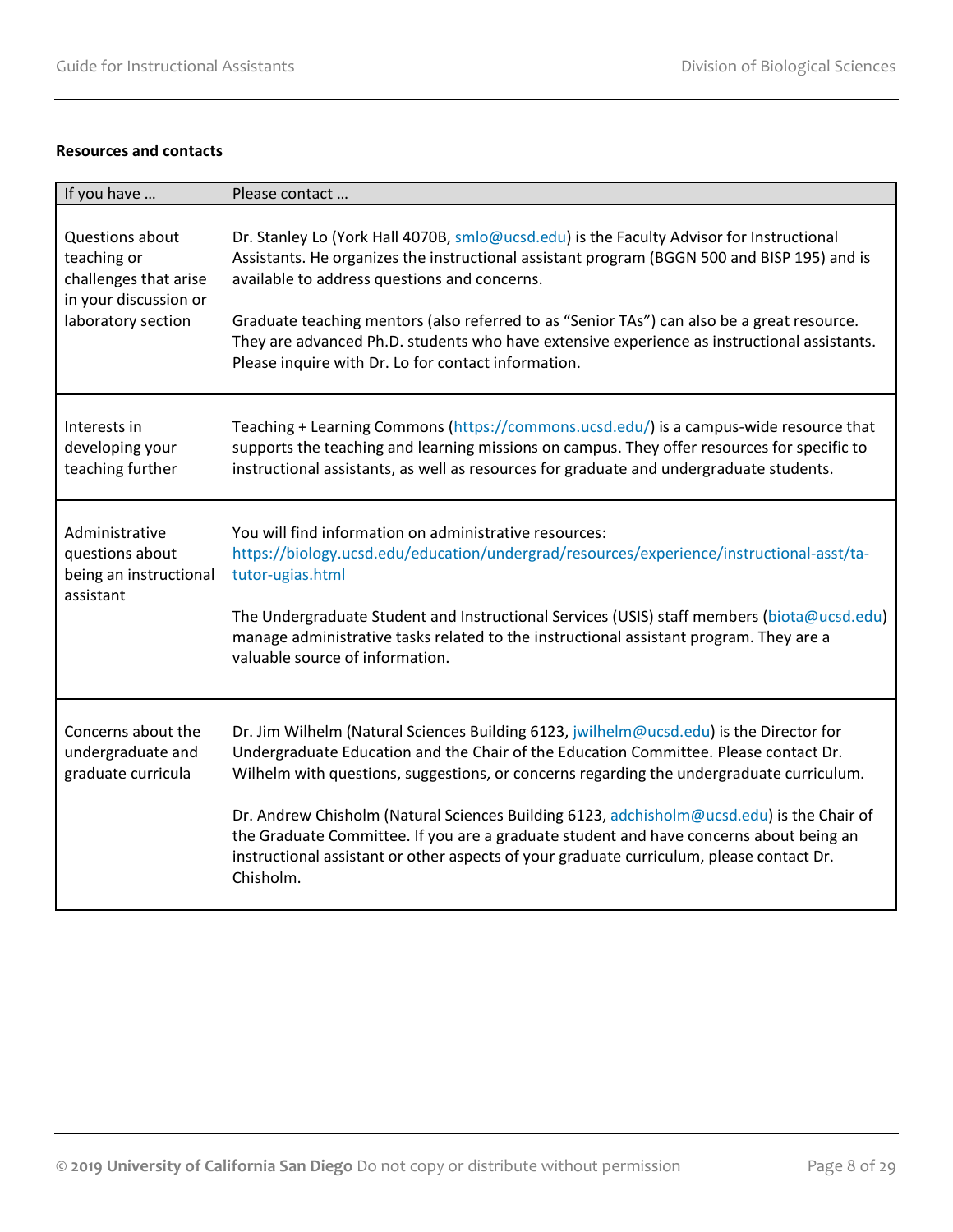#### **Frequently asked questions**

# Emergencies and student challenges

# **How can I get help if I need it in a hurry?**

If there is a crisis (medical, personal, etc.) in your classroom, immediately phone 911 from an on-campus phone. Alternatively, you can phone 4-HELP from an on-campus phone or 858-534-4357 (same number) from your cell phone. If no on-campus phone is available, call 911 using your cell phone.

#### **What should I do if I have a student with emotional problems?**

Please **do not** try to serve as a therapist for your students, as you can make matters worse. Refer the student to Counseling and Psychological Services (CAPS) at Galbraith Hall, Room 190 (phone: 858-534-3755). A staff of qualified psychologists and counselors provide assistance to students who may be experiencing academic, emotional, personal, marital, familial, or vocational problems. All services, except for specialized testing, are available at no charge. Confidentiality is guaranteed. Sexual Assault and Violence Prevention Resource Center (SARC) is also an office to whom you may refer a student who needs this kind of assistance. They are located in the Student Services Center, Suite 555 (phone: 858-534-5793). To learn more about these topics, come to the Students in Crisis mid-quarter workshop.

#### **What should I do if I have a student with academic problems?**

You can try referring the student to OASIS at 858-534-3760. OASIS offers a variety of services intended to help students in their course work. In addition, the individual colleges offer workshops or other assistance with general problems such as text anxiety.

#### Professional conduct

#### **Where do I go if I am exposed to or witness sexual harassment?**

If you witness or learn about a sexual harassment incident, you are required to report this. Inform your course faculty, who is then required to inform the Office for the Prevention of Harassment & Discrimination (OPHD). If you are the subject of harassment or a hostile environment, please contact the OPHD immediately for help, guidance, and support.

#### **Where do I direct a student how has become a victim of sexual assault?**

UC San Diego has a Sexual Assault and Violence Prevention Resource Center: [https://students.ucsd.edu/well](https://students.ucsd.edu/well-being/_organizations/sarc/index.html)being/organizations/sarc/index.html. Be sure that the student is aware of it and encourage the student to get help and support from the resource center.

#### **Where can I report incidents of hate speech or behavior, or similar events?**

The UC San Diego Principles of Community [\(http://ucsd.edu/explore/about/principles.html\)](http://ucsd.edu/explore/about/principles.html) forbid derogatory speech or overt bullying of people based on identifying them with any particular group or community. If you witness this kind of behavior, go to [http://ophd.ucsd.edu/reportbias.asp.](http://ophd.ucsd.edu/reportbias.asp)Your report will be taken seriously.

#### **Who do I talk to when I have a professional conflict with my course faculty?**

It is usually best if you can resolve the problem by talking with your course faculty. If you believe that this method will not work, please contact Dr. Stanley Lo [\(smlo@ucsd.edu\)](mailto:smlo@ucsd.edu) and/or Dr. Jim Wilhelm [\(jwilhelm@ucsd.edu\)](mailto:jwilhelm@ucsd.edu).

#### Working with students

# **What should I do if a student contacts me about receiving an incomplete?**

If a student asks you about receiving a grade of incomplete, please refer him or her to your course faculty. The Academic Senate has stringent rules regarding the grade of incomplete, and the course faculty is the first person who will need to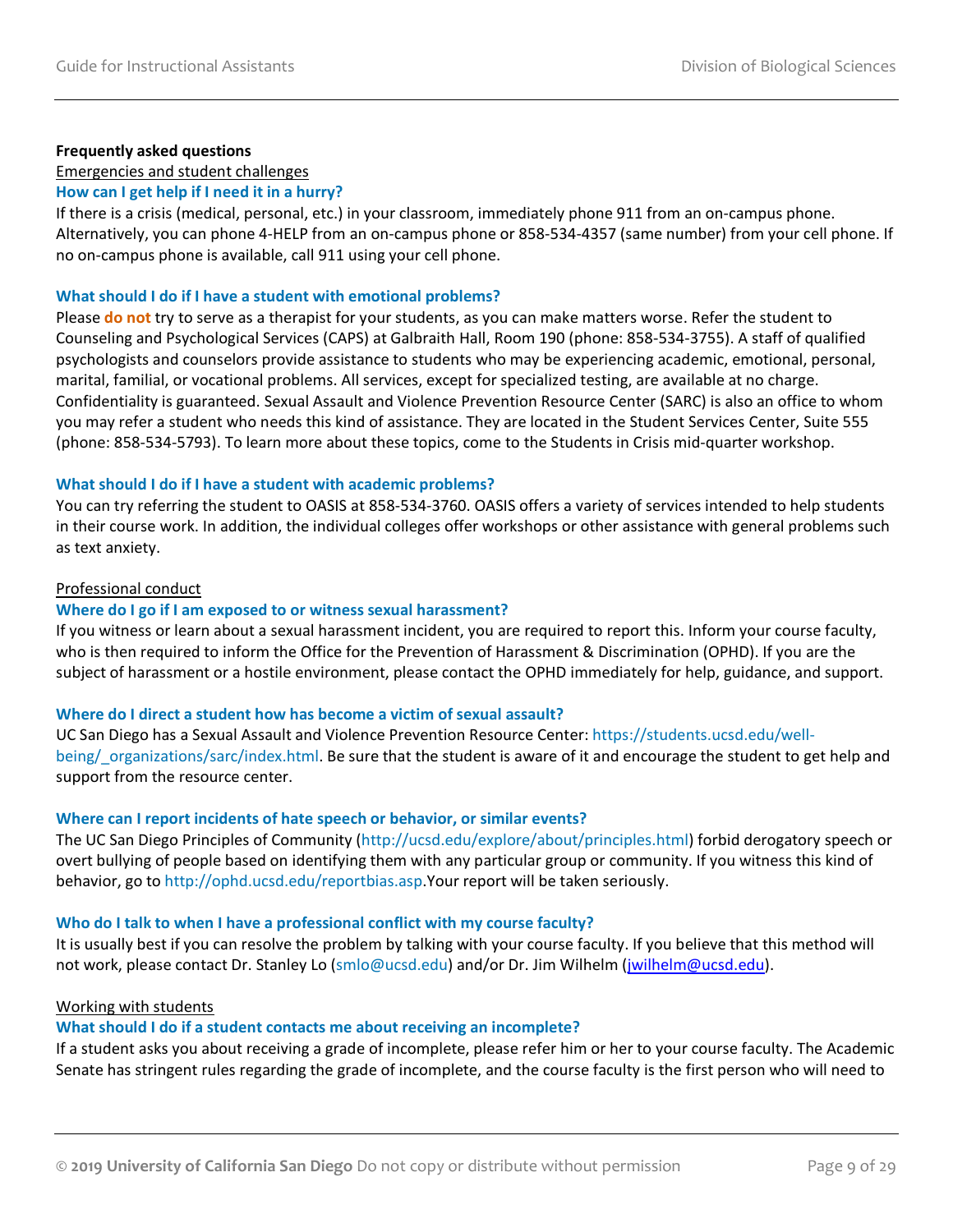approve the request. Incomplete grades must be filed by the **end of finals week**, so encourage the student to contact the course faculty as soon as possible.

#### **What should I do if a student needs special exam accommodations?**

Please refer the student to the course faculty, who will need to arrange for permitted assistance with exams. Refer to the Disabilities Resources website for more information: [http://disabilities.ucsd.edu/.](http://disabilities.ucsd.edu/)

#### **How can I send extra study material to students in my section?**

The Division does not have funds for photocopying hand-outs. There are options to send emails to students in TED, and you should consult your course faculty for access. Another approach is to get the e-mail addresses of the students who regularly attend your section and send your hand-outs to your students as an e-mail attachment.

#### **Can I use e-mail to communicate with the students participating in the course in which I serve?**

We encourage you to communicate with students in your section via e-mail. Your course faculty can also use TritonLink and TED to make e-mail announcements to the whole class. However, grades are confidential, so they must be handled carefully. Please leave communications about grades to the course faculty or head instructional assistant.

#### Administrative issues related to teaching

#### **How do I obtain a copy of the textbook (and/or supplements) for the course?**

Biology Student and Instructional Services is able to provide either a desk copy or a code for an e-book, contingent on availability, that you can use during the quarter as an instructional assistant. Please visit

<https://biology.ucsd.edu/education/undergrad/resources/experience/instructional-asst/ta-tutor-ugias.html> for

textbook reservation instructions. You can use the book only during the quarter when you are working with the course, and you must return the book(s) at the end of the quarter. If you are working with the same course in the next quarter, please check out the book(s) again. We ask that you do not write or highlight in the book(s). If you fail to return the book you will be charged 50% of the cost of a new book, up to \$50 per book or supplement.

#### **How do I get an office?**

Individual offices are not provided instructional assistants. For current information on which rooms are available for office hours and when you can use them, please visit: <https://biology.ucsd.edu/education/undergrad/resources/experience/instructional-asst/ta-tutor-ugias.html>

#### **How can I arrange for audio visual equipment?**

Most classrooms now have a self-service media center. If your section room is lacking basic necessary media, please check with your course faculty and then follow the procedure online to request an alternate room [\(https://biology.ucsd.edu/education/undergrad/resources/experience/instructional-asst/ta-tutor-ugias.html\)](https://biology.ucsd.edu/education/undergrad/resources/experience/instructional-asst/ta-tutor-ugias.html).

#### **Where do I get chalk?**

All classrooms are supposed to have chalk. Sometimes that chalk may be gone, especially at the end of the day.

#### **How do I change my section meeting time?**

It is not possible to change section meeting times.

#### **What should I do if classroom scheduling conflicts arise?**

If you schedule a room outside of your normal lecture/laboratory/discussion time, be sure to bring a copy of your email confirmation as proof of your reservation. If your course faculty or the head instructional assistant requests a room for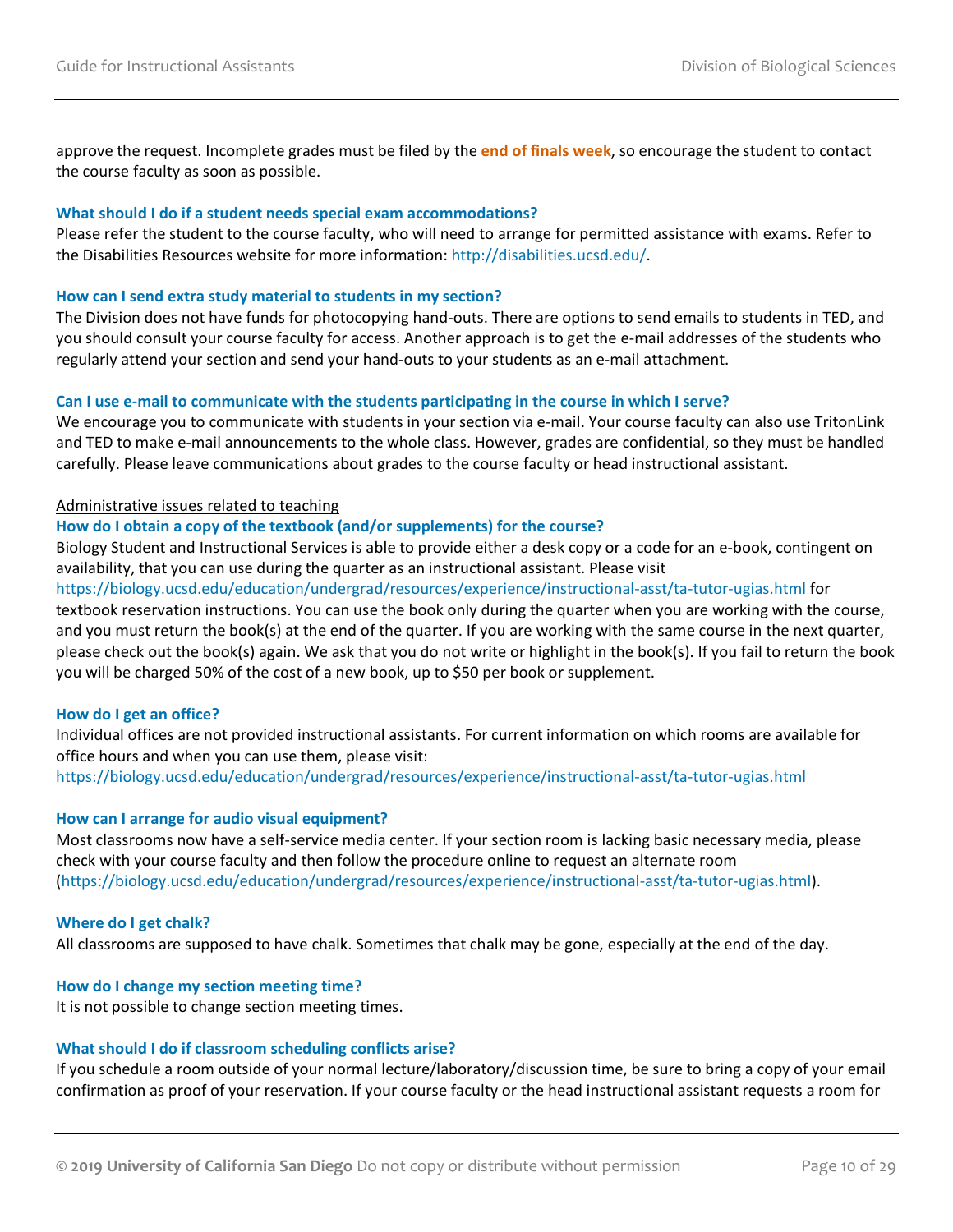you, ask for a hard-copy of the room confirmation. By doing this, you are ensured that the room assigned to you is yours. If you have repeated room and/or time conflicts with someone from another course, please contact [bioscheduling@ucsd.edu.](mailto:534-2574.bioscheduling@ucsd.edu)

#### **How do I reserve a room for a review session or schedule a make-up section?**

Please check first with your course faculty. If he or she agrees that it is a good idea, visit <https://biology.ucsd.edu/education/undergrad/resources/experience/instructional-asst/ta-tutor-ugias.html> and follow the procedures described.

#### My evaluations

#### **When do I get evaluated and how can I see the results of my evaluations?**

Student evaluations and faculty evaluations take place toward the end of the academic quarter in which you serve as an instructional assistant. The results of these evaluations are available to you online [\(http://academicaffairs.ucsd.edu/Modules/Evals\)](http://academicaffairs.ucsd.edu/Modules/Evals) after grades have been officially posted for the course.

#### **What are the Excellence in Apprentice Teaching Awards?**

Each quarter, the Division of Biological Sciences selects three graduate students and three undergraduates to receive outstanding apprentice teaching awards. These selections are based on student and faculty evaluations. Recent evaluation forms are included in Section 4.

#### For more information

#### **Where and how can I find out more about teaching and serving as an instructional assistant?**

USIS Staff [\(biota@ucsd.edu\)](mailto:biota@ucsd.edu) can provide the answers to most administrative questions and concerns about service in the Division of Biological Sciences, and you can ask Dr. Stanley Lo [\(smlo@ucsd.edu\)](mailto:smlo@ucsd.edu) as well. The Teaching + Learning Commons can provide more general information about teaching.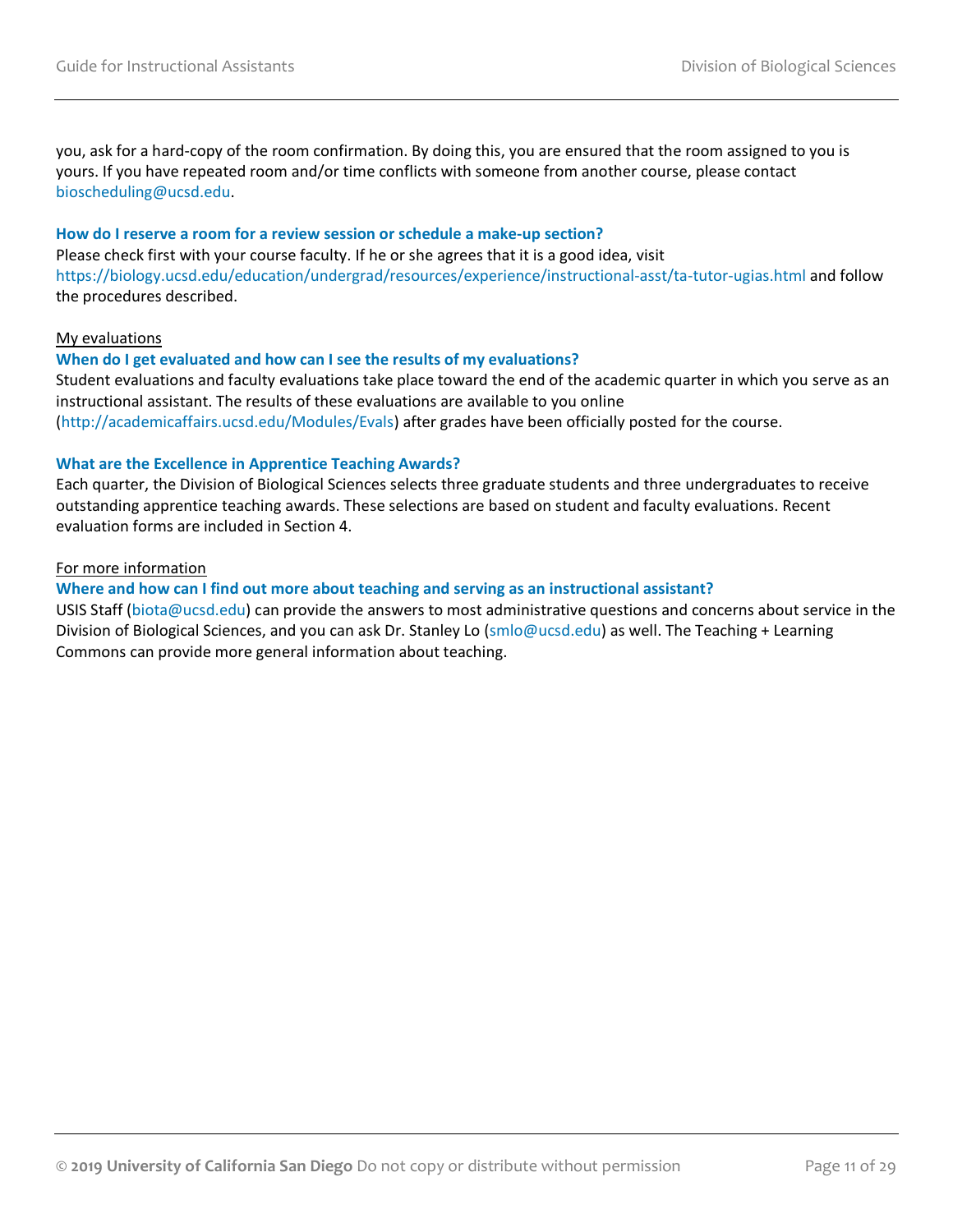# **Section 2: Suggestions for effective teaching**

#### **Helpful suggestions from recent instructional assistants**

Before your section:

- Prepare prepare prepare!
- I found it very helpful to create a lesson plan at the least one day before class. I also found it helpful to walk-through the lesson plan that I created at least once before I presented it in class. This way I was comfortable during section.
- Writing the agenda on the chalkboard before section is really helpful for you and the students to see how the section is progressing. Additionally, making handouts that provide summaries of lectures, but also require the students to answer analysis questions is extremely beneficial.
- I had trouble at first deciding what material to cover during my discussion sections, since often there was more material than I had time to cover in any meaningful way. I felt pressured to cover everything, but eventually I decided to stick to what I found the most confusing (or what a student brought up to me after class). I would then spend the majority of time discussing and de-convoluting that topic, rather than splitting my time up among all the topics. I liked this approach, and I think the students also appreciated it.
- Don't just do the bare minimum to prepare for discussion. Think about how you will explain things before you are up in front of the students. Sometimes I thought I knew exactly what something was, but in front of my class I couldn't explain it at all! Predict where questions will be asked and try to think through the answers in advance.
- Identifying analogies that relate the information from the class to things that the students are familiar with is better than just repeating information.
- Obviously, you cannot imagine every scenario, but try to think ahead as much as possible! Also, consult with other IAs and the professor. If you can't find a solution, chances are they may have been able to.
- What I thought worked well is tailoring the discussion to the needs of the class my section had quite a few students interested in pre-health, so I included some biomedical applications of physiology in my examples. One thing the students liked was photos of real anatomical structures (not just drawings or models) that were discussed in the lecture.
- I thought a little bit of humor worked well throughout the quarter. Look for a funny comic strip or a cartoon to accompany a problem set or example problem. If the room is too quiet, it really lightens up the mood.
- I frequently asked my students to use PubMed and Google and challenge themselves to find the latest research/interesting articles relating to the systems we were covering in the physiology class. I started each section by mentioning something interesting that they or I had discovered. I think this helped increase the students' enjoyment of and passion for physiology.

#### In your section:

- Your enthusiasm is critical for getting students to participate!
- Taking the time to get to know your students (and their names) really helps a lot in terms of engaging students in discussion and ultimately improves their performance in the class.
- Smile and don't be too hard on students the first day. This doesn't mean you slack off or try to be their best buddies, but before the section starts you can chat with your students. For example, you might say "Hi, how was the weekend?" It eases the students into the discussion about class work.
- Treating your students like colleagues instead of like inferior beings makes a huge difference in how receptive they are. I've heard from students about other IAs "being on their high horse" and the students really don't like that. It doesn't foster a friendly learning environment.
- Bring candy to reward students who participate; it gets students motivated to speak.
- When I had problems getting students to participate in class, breaking them up into groups and having them work on problems together and then reuniting them as an entire class helped a lot!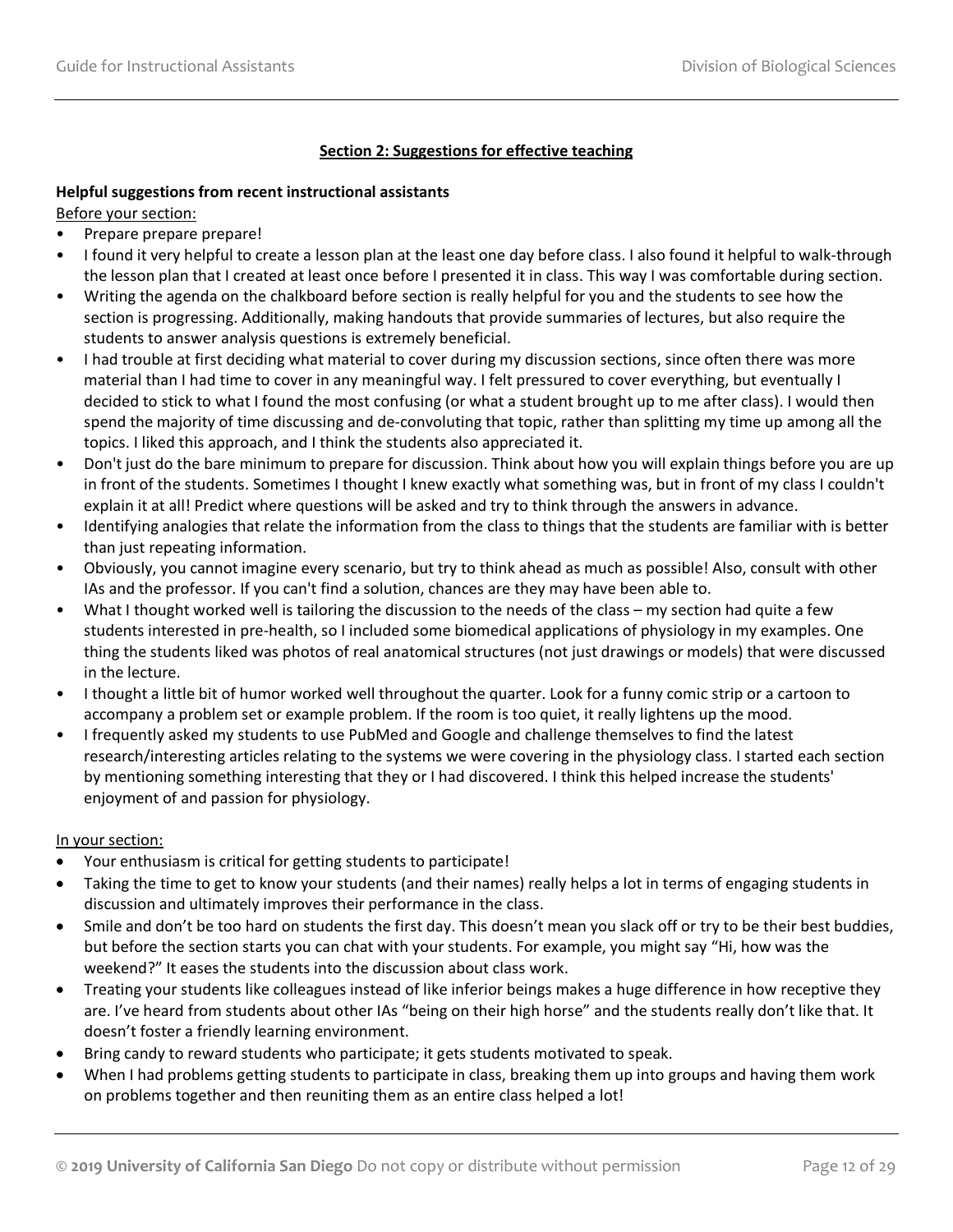- Once I organized my students into smaller group, there was so much more energy. Everyone started talking to each other, and once they all got comfortable with one another, they started participating in the section more. It's nice to do this at the beginning of the quarter. The more the students became comfortable with one another, the more they participated.
- I think it's really a good idea for an IA to ask very simple questions first. Once you get students in the habit of saying yes and no, it gets much simpler. So, instead of asking them all too detailed questions, like "what is the mechanism behind…" you can just ask "is this part of the mechanism" and then move on to more detailed questions. This approach warms up students a lot!
- Make it a rule that you will not give answers to questions on the board until students have contributed to the discussion. If no one contributes, then leave that question, and go on to another. I've found that as soon as you move to a different question, students will talk about the previous question because they want to know the answers! If you follow this procedure, students learn "Hey, in this discussion I am not getting spoon fed every single thing. I need to be participating."
- Giving the students index cards and inviting them to write down what they were having the most trouble with in class was a good way to get student feedback.
- I think it is a good idea to make a sign-in sheet at the beginning (or end) of each section. Sometimes if you mess up in section, you need to email the students to let them know. It's difficult to do that if you don't know who was there.

#### During the quarter

- It's a great idea to email your students after discussion to just outline the key topics that they had trouble with as a group and to provide a question or two that makes them use the information in a new way and/or in a way that requires them to apply the information to a novel situation.
- After the first midterm, I asked the students with the top scores to give me a sentence or two on their study habits, and what they would suggest to other students to help them do well in class. People have told me that they found this helpful.

#### **Being a teacher**

First-time teachers may feel more confident about their knowledge of their subject than about their ability to teach, but teaching is a skill that can be learned. Good teachers are not born, but rather, they develop through training, practice, work, and feedback on their teaching strengths and weaknesses. As a new instructional assistant, you may find your first few weeks of teaching challenging, or even difficult. During this phase, you have to make the major adjustment from being a student to being a teacher.

#### Pre-quarter preparation

Taking the time to prepare for the quarter before classes begin will save you many headaches, reduce anxiety, help make the first day of section or laboratory go smoothly, and decrease the amount of work you will have during the quarter.

Before your first discussion section you should meet with your course faculty along with all the other instructional assistants for the course, so that everyone is clear on his or her responsibilities. The course faculty should brief you on the course structure, objectives, and content. If your course faculty has not set up such a meeting, take the initiative to request one **before** the first day of class. Here are some questions that you might want to ask at your first meeting with your course faculty.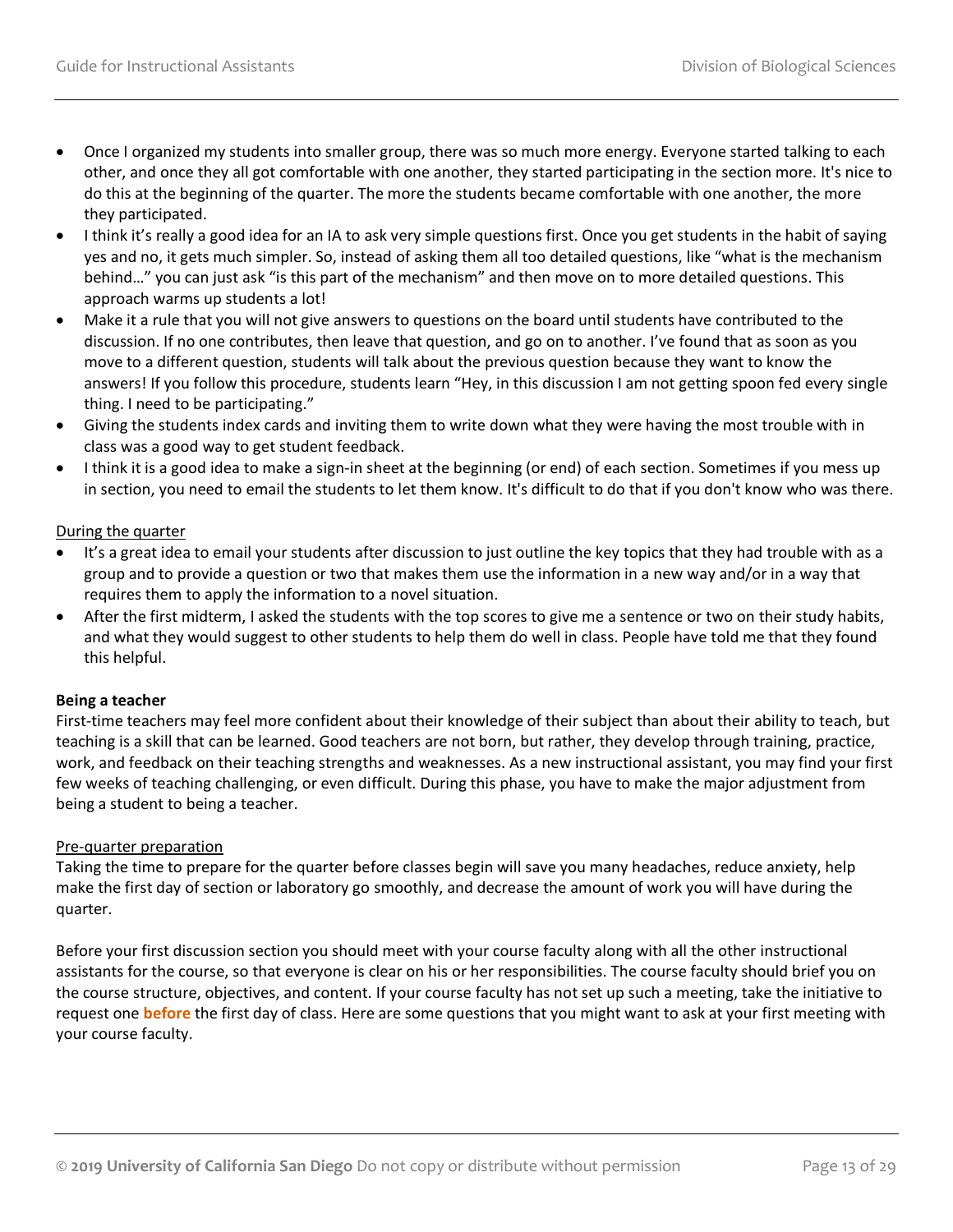- 1. Am I required to:
	- Go to lectures?
	- Conduct discussion sections? How many each week?
	- Have office hours? How many? Are electronic office hours permissible?
	- Conduct review sessions? How many? When? How many hours?
	- Proctor exams?
	- Grade papers? Grade exams?
	- Prepare or submit questions for exams?
	- Provide feedback on draft exam questions?
	- Supervise other instructional assistants?
	- Keep records of ?
- 2. Do students sign up for specific discussion sections? If so, how?
- 3. In my discussion section, should I:
	- Make attendance mandatory or optional?
	- Review class material?
	- Discuss papers?
	- Present new material not covered in lecture?
	- Assign homework discussions, problem sets, or paper analysis?
	- Give quizzes?
	- Devise group projects?
- 4. Is there a syllabus? Should I go over it in section?
- 5. How much do exams or projects count toward the final grade? Are the exams already scheduled?
- 6. Which textbook(s) or additional course material will be used?
- 7. If there is a website or if the course uses TED, is there a password for instructional assistants?
- 8. When and where will we have instructional assistant meetings? How will the meetings be structured? Will we discuss grading policies, rules, or strategies at these meetings?
- 9. What are your policies about cheating?
- 10. What if I have to miss a class, a section, or a meeting because of an illness or a schedule conflict?

# Before your first section

Think about how you want to portray yourself before stepping into the classroom. Some things you may wish to consider include:

- **Appearance:** Students get first impressions of your teaching style and general disposition through attire and physical appearance. It is important to consider how you want to be seen by students and to dress appropriately to fit that image.
- **Language:** The language you use in class also communicates to students the type of relationship you want to establish with them. Do you talk authoritatively, casually (with lots of colloquialisms), or academically (with jargon and neologisms)?
- **Attitude and physical bearing:** Body language is important, as it signifies your excitement (or lack thereof) for teaching and attentiveness to student responses. Instructional assistants who exhibit interest and dedication have a greater chance of getting students to participate actively in section and to feel excited about course content.
- **Policies:** As an instructional assistant, you can help set the tone for the course, in addition to your section. You can communicate a desire to work with students by having students participate in creating discussion guidelines [\(http://gsi.berkeley.edu/gsi-guide-contents/discussion-intro/discussion-guidelines/\)](http://gsi.berkeley.edu/gsi-guide-contents/discussion-intro/discussion-guidelines/).
- **Ethics:** Keep in mind the ethical principles that should guide your work with students.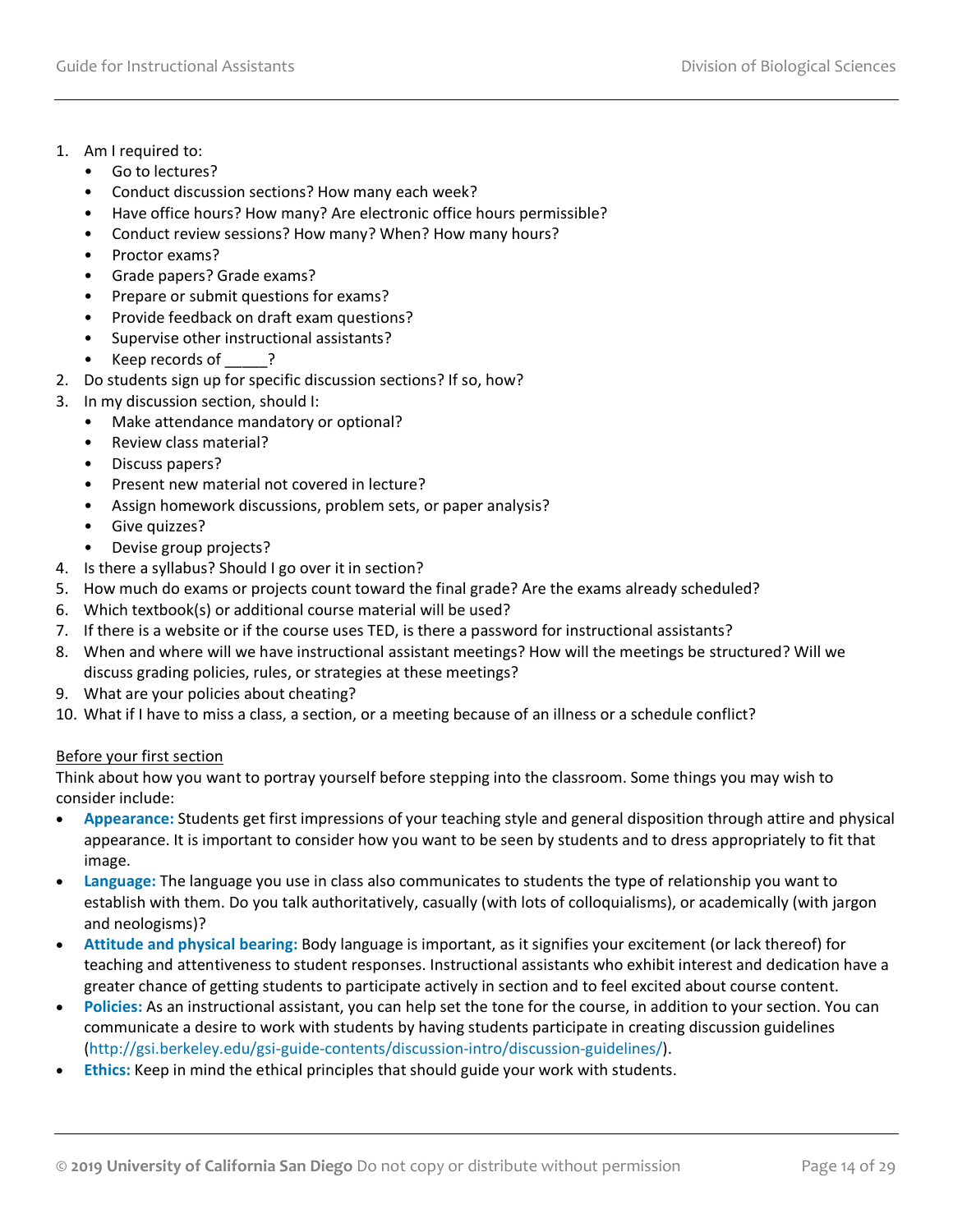#### In your first section

Here are some suggestions for how to prepare for and what to do in the first section.

- In preparing for that first section, ask your course faculty about what he or she wants you to do.
- There is no "best" way to conduct your first section. Some instructional assistants prefer to spend most of the first section on creating an open learning atmosphere and building rapport. However, your course faculty may have planned specific material, so please discuss this with him or her.
- Plan to cover at least some substantive intellectual material during the first class. Try and go beyond mundane administrative details and at least briefly discuss some exciting problems or issues related to the course material. You might introduce an interesting example of the course material to illustrate the kinds of things that students can expect to encounter in section. An important goal is to get your students talking with one another, not just talking to you.
- Introduce yourself and tell a little about interests, and then talk about office hours, when and where you will be available to provide help, and what you plan to do in discussion sections. Say why you are happy to be teaching this class and what you like best about the course material.
- Take index cards to section, hand them out, and ask for useful information about each student: their year in school, their major, their future plans, best e-mail address to use to contact them, etc. You can then use these cards in the early weeks of the class learn their names. During the first few sections, you may also find it useful to ask students to state their names before they make a comment; others have students write their names on pieces of folded paper and put the paper in front of them, so that everyone in the section can learn one another's name quickly.
- Use an icebreaker to help students meet each other. Have pairs of people interview each other for about five minutes, like speed-dating. Then have them introduce each other.
- If your course faculty has not already done so, work with students in understanding the syllabus and course policies, such as the nature and frequency of exams and papers. Tell them whether attendance or participation in the discussion section will be required and will contribute to their final grade. Most important, let them know that you care about their success.
- Include as many students as possible in class discussions so that all students feel safe from the very first day when speaking in front of the class. Encourage them to react to each other's ideas.
- Do the reading and assignments for the earliest part of the course. There is no need to blitz through the entire quarter's work, but do keep up with the class as the quarter progresses.

#### **Methods and strategies for effective teaching**

As an instructional assistant, you should set their goals based on the instructional style that is most suitable for your own personality. For example, an instructional assistant who relates well one-on-one with people may find it easier and more effective to use small group discussions and conferences with individual students. Remember that discussion and laboratory section time is **not meant for lectures**.

#### Enhancing the teaching and learning in a lecture class with discussion sections

Be sure that you know whether you are responsible for introducing new material or if your objective is to review, clarify, and elaborate on material that has already been introduced during lectures. The strength of discussion sections is that they provide an opportunity for collaboration and active learning. Here are some suggestions that can help you achieve a higher level of student participation.

#### **Establish a positive class atmosphere**

The atmosphere you create can encourage collaboration and enhance participation. You can foster a positive attitude in your students by: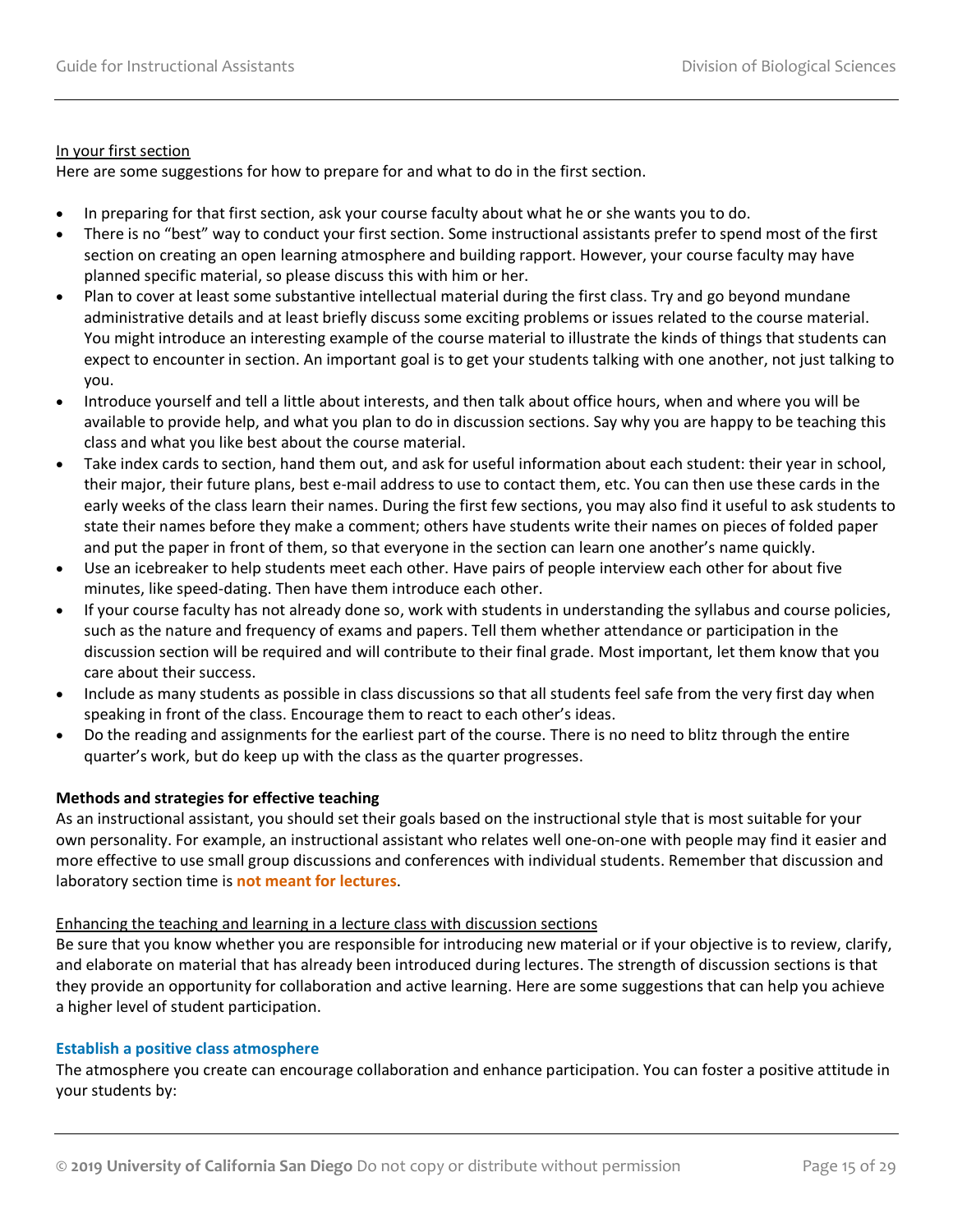- Being enthusiastic about section and the subject matter
- Learning students' names and having them learn one another's names
- Being a careful listener and treating with respect
- Responding positive to student comments whether they say something correct or incorrect
- Arranging the classroom so that everyone sees everyone else

# **Establish rapport with your students**

- Arrive early and chat with students.
- Find out what excites and concerns students. Early in each class, find out what your students want to get out of that section. Get to know the individual interests of students and refer to them in class when the opportunity arises.
- To build personal contact, you might try inviting each student to come to office hours at least once.
- Make eye contact, and do not focus only on the most responsive students. Try and connect with the less interactive students and bring them into the discussion as well.
- Go out of your way to encourage students who say little during sections. You might try to find out informally why they do not participate.
- Be alert to non-verbal cues of interest or readiness to speak, and call on those who look ready.
- Use different formats to encourage students to participate. Some students will be most engaged in small groups; some enjoy debates, whereas others avoid conflict.

# **Explain the importance of the section to increase student success**

Part of your job will be to convince students that your discussion section is a useful resource. Some will think otherwise and feel that they have fulfilled their obligation to the course by attending the lectures. Even if sections are optional, you can offer them resources that lectures cannot.

Try to allow enough flexibility so that your section will appeal to most of your students' needs. For example, if most of your students need clarification and review of lecture material, you may lose the more advanced students, but perhaps their concerns can be dealt with during office hours. If most of your students are ready to apply and extend lecture material, you should consider spending at least some time in your sections doing activities that appeal to these students. In that case, you can use office hours to work individually with students who have more fundamental problems. When students realize that you want to conduct a section that will meet their particular needs, attendance and class participation are more likely to be strong.

#### **Adopt realistic expectations**

As a new Instructional Apprentice, please do not be too hard on yourself. Just as it is difficult to induce strangers to speak to each other in social settings, you may find it hard to stimulate a lively discussion in the first section of the quarter. Give yourself and your students at least a few weeks before you judge the quality of the discussion or the success of your teaching.

#### **Integrate discussion sections with lectures**

An instructional assistant who does not attend or does not connect with the lectures cannot effectively conduct a discussion section. It is thus crucial that you attend all lectures and follow them as carefully as you can to identify areas that may give your students difficulty and that you may need to address in section. The same advice holds for course reading assignments: unless you read carefully, you cannot answer questions or clear up confusion that may stem from the reading.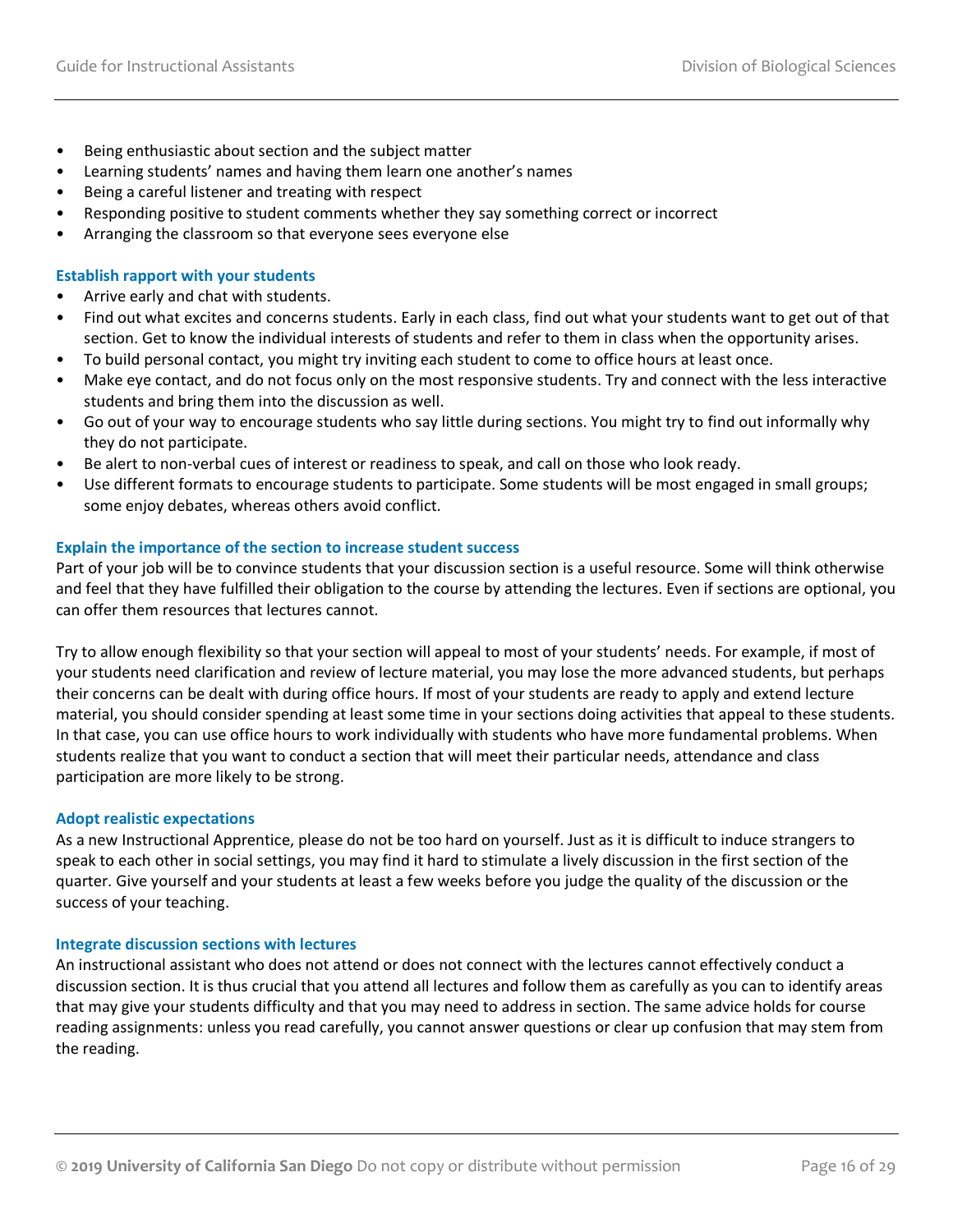# **Prepare for every discussion section**

The more time you spend thinking about and preparing for a discussion section, the more successful it is likely to be. A safe rule is to remember that you are or have recently been a student who is in the same boat as your students. How would you react to what you are saying? Would you understand it? Are you making sense to yourself?

Ask yourself (and maybe your course faculty as well):

- When should I be showing students how to do something, and when should I encourage them to try it themselves?
- When should I respond to a student question (give information), and when should I encourage other students to respond (give opportunity for students to practice skills)?
- When should I review the important concepts orally, and when I should use handouts?
- If I need to show students a lot of formulas or graphs, should I derive or draw them during class or should I prepare handouts and discuss them myself?
- When should I rely on my own expertise, and when should I seek outside sources?

#### **Engage students in discussion sections**

- Group discussion: This method is a good way to stimulate student participation. Pose a provocative question, and then allow the students to carry on the discussion. You can moderate the discussion, clarify materials as needed, and eventually summarize the students' contribution.
- The question-and-answer method**:** Begin each discussion section with a few questions relating to past material and then tie that material into the more recently covered topics. Alternatively, start with simple questions that require students to give informational answers. Gradually progress to questions that require the explanation and application of concepts and principles.
- Small-group problem solving: Group a few students according to the types of problems they wish to solve or and ask them to solve the problems as a team.
- Play devil's advocate to prompt students to get involved in or animated about class discussion. Even if you agree with students' arguments about a certain topic, challenge them with the most cogent argument or question against their position. This approach can often stimulate a good debate.
- If your course faculty provides problem sets, let your students know that you plan to use them as a basis for discussion in your section, but that you will just give out the answers. You can also write your own questions (a task that may be harder than you might think).
- Ask each student to bring a one-page summary of that week's readings or assignments. This approach can help to ensure that students keep up with the work, rather than relying on you to tell them what they need to know. Alternatively, you might encourage each student to hand in a question or problem at the beginning of section, quickly scan the questions, and make them the basis for part of your section. This method provides students with a means of making their areas of difficulty known to you, and it also allows you to diagnose major areas of difficulty when similar problems are raised by a number of students.

#### Enhancing the teaching and learning in laboratory sections

Laboratory teaching policies vary greatly among courses. However, a few guidelines are generally useful for instructional assistants. Your role in most laboratory sections is to provide direction and assistance and to serve as a reference for students as they conduct their own work.

On a more personal level, laboratory courses offer students an opportunity to become engaged in and to gain a stronger affinity for biology. In addition, they encourage the often-neglected social aspects of learning. Laboratory work allows time for more interaction among students and between students and instructors than is possible in lectures or even in large discussion sections.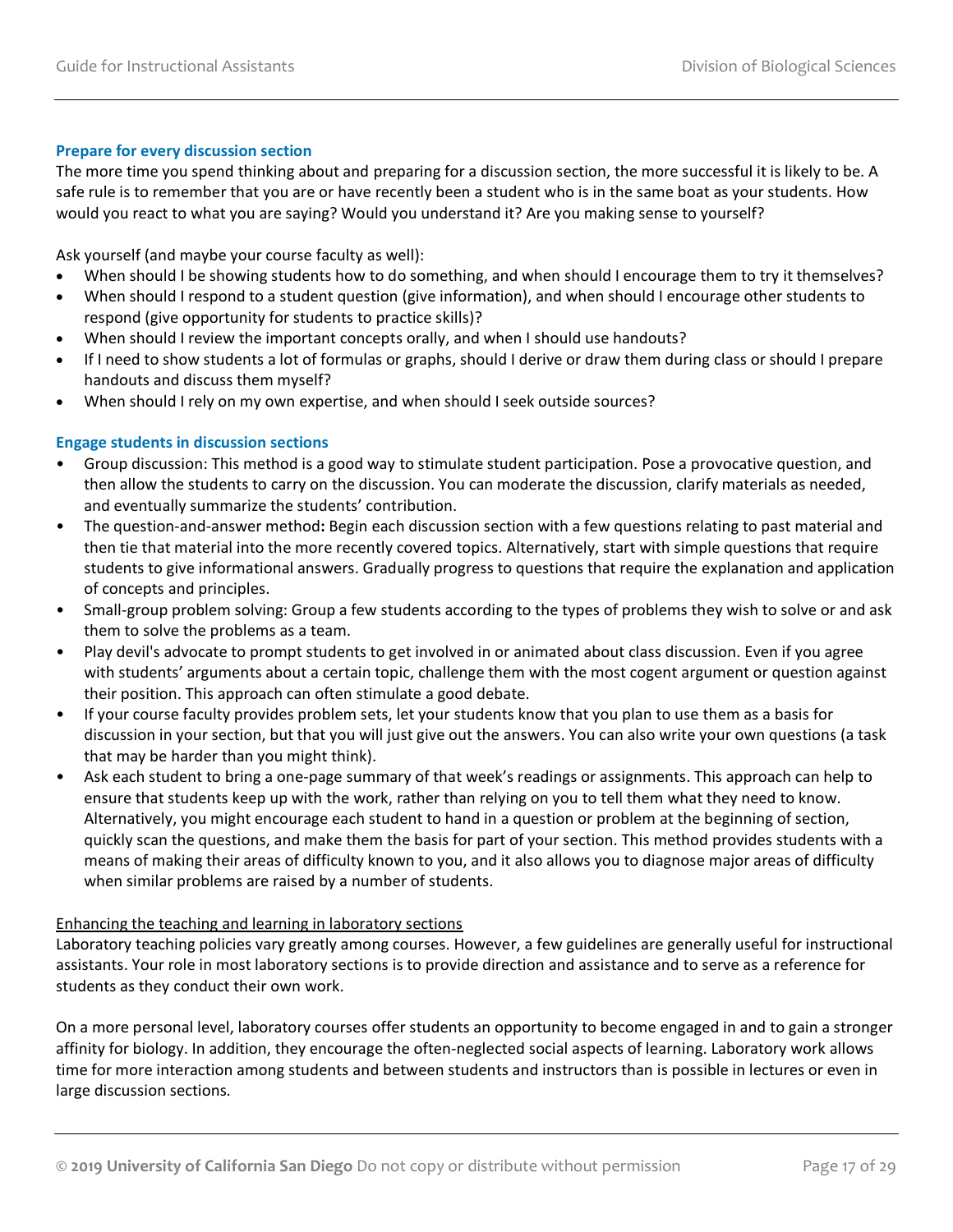# **Preparing for the laboratory**

Be prepared. You will feel more relaxed and confident if you are not frantically setting up the laboratory as students are streaming through the door. Several key actions can help to assure this:

- Make sure in advance that you are aware of your technical responsibilities. Talk with your course faculty and the support staff about these issues.
- Conduct the entire experiment yourself in advance even if you have recently taken the course as a student. Many course faculty require that you perform all lab experiments in pre-laboratory sessions. Different experiments present unique challenges. You should be familiar with the tricky aspects of each experiment before class. Do not cut short the time necessary for this preparation.
- Perform all calculations for the lab in advance and keep them handy for aiding students. Repeatedly miscalculating a formula confuses your students and reduces their respect for you.
- Re-familiarize yourself with the subject you will be teaching in the laboratory. You may need to read the course text or reference books to review!
- Arrive early and write a brief outline of the day's activities on the board. This outline will serve as a reference during your introduction and can help focus student attention during the lab.
- Make sure that all necessary equipment and supplies are ready. Nothing turns off student enthusiasm faster than having to wait while you frantically search for a critical piece of equipment or try to track down supplies.
- If asked by your course faculty, prepare a **brief** introduction to the laboratory. The content will vary but may include an outline of the activities for the day, the rationale or purpose, and clarification of any potentially confusing concepts.
- Grade tests or laboratory reports carefully and as soon as you can. By returning work promptly, students will have more time for review and improve.

#### **Conducting a laboratory session**

- Learn students' names as quickly as possible. They will respond to you better if you acknowledge them personally.
- Start every laboratory session on time.
- At the first session of the quarter, clearly present the goals of the course, a preview of the activities, dates of exams and field trips (if applicable), grading and attendance policies, supplies required and where to find them, and how to contact you (via e-mail). It also helps to tell students about your special area of interest and research within the field.
- Set the tone for the quarter by being friendly, but firm, and communicate your interest in making the laboratory an enjoyable learning experience.
- Inform your students of safety hazards and enforce laboratory safety rules. You are responsible for student safety, and it is up to you to require that your students use appropriate safety equipment.
- Introduce the activities for each laboratory session but be brief.
- Demonstrate any tricky techniques and point out the location of special materials. Gather the class close for this, and encourage questions.
- Assess students' preparation. You might ask them to explain the required techniques or answer key questions, which helps you gauge how to help them during the session.
- Make it a point to talk directly with each student to determine whether he or she understands the procedure. Ask thought-questions about the purpose of procedures or how the experiment might be applied in other circumstances. You must take the initiative here.
- If you wish to make a salient point or to clarify a procedure during the middle of lab, first attract the attention of the entire class.
- Never fake the answer to a question. Instead, admit that you do not know something, and promise that you will look it up or ask another instructional assistant, the laboratory course staff, or your course faculty. Students will respect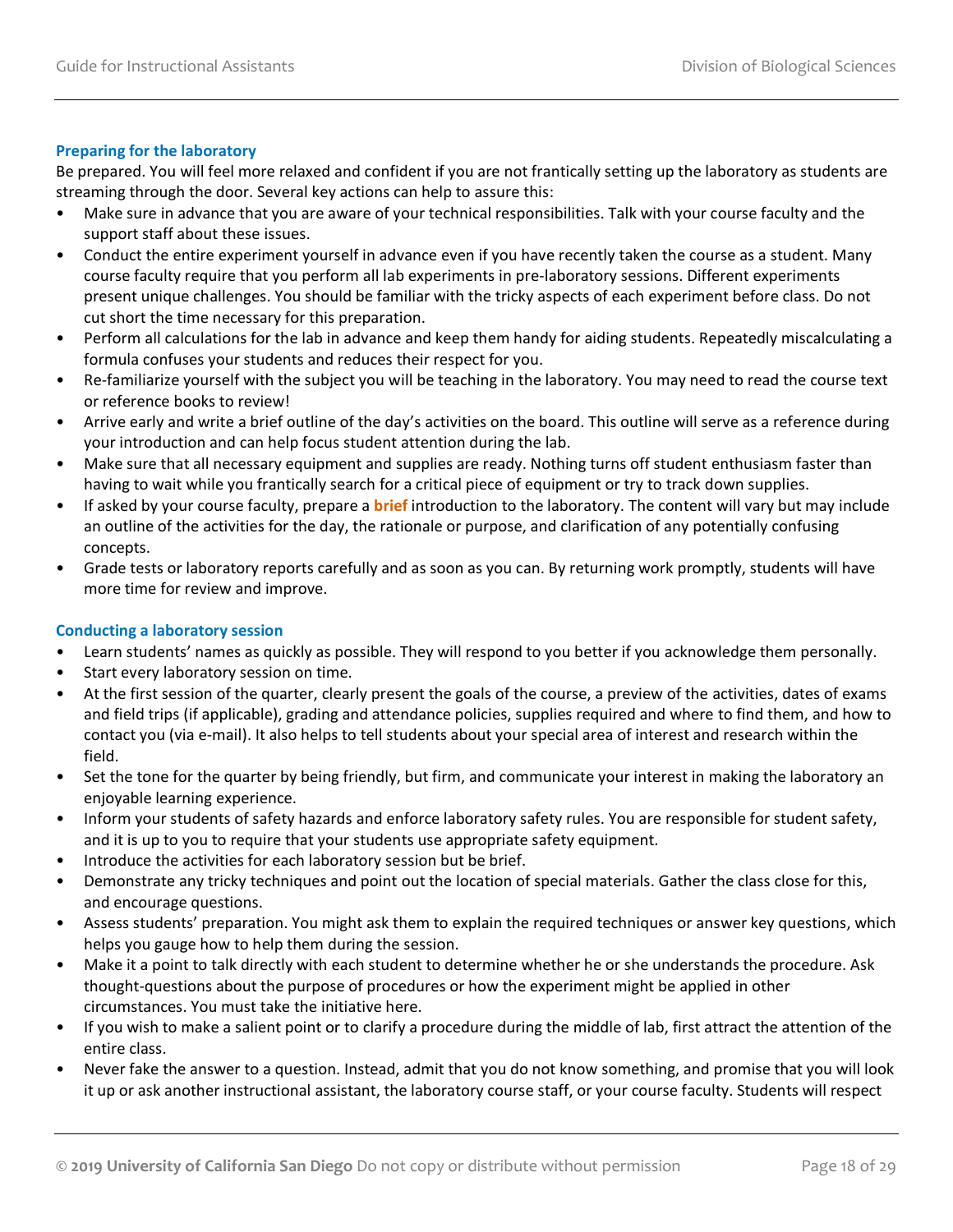you for being honest and will trust the correct answers that you give. In fact, it is great to get students to think along with you and to answer their own questions using appropriate references and diagrams. Help your students to become independent learners.

• Instruct students in detail about the proper format of laboratory reports. If you are specific, you can help students to think clearly about their experiments, and their reports are likely to be more useful for their learning.

## The art of asking questions

As an instructional assistant, you will formulate questions for a variety of reasons. As you formulate questions, decide whether you are more interested in eliciting specific answers or in stimulating general intellectual inquiry. This decision will greatly affect the content of student discussions and how much flexibility you can have in letting student answers take their own shape.

# **Types of questions**

Your students may need to be able to approach your subject matter at different levels of complexity. Sometimes you may be satisfied that a student has simply memorized a set of facts. At other times, you may expect more sophisticated reasoning.

In 1956, Benjamin Bloom organized the development of a system or taxonomy for classifying educational goals according to a hierarchy of intellectual skills. This system is still in use and has been revised in 2001. The Bloom's taxonomy consists of six broad categories of cognitive reasoning: remember, understand, apply, analyze, evaluate, and create. Consider how the learning objectives in your course fit into this structure.

# **Formulating questions**

The way in which you state your questions strongly affects their effectiveness.

- Avoid ambiguous questions. It helps to consider how you would frame a corresponding written question. When you ask a question, you will use words such as what, how, and why. When you formulate an oral question, think of how you would write an equivalent exam question.
- Consider closed (yes and no) vs. open questions. For example, compare the question "Is carbon monoxide considered a pollutant?" with "Why is carbon monoxide considered a pollutant?"
- Avoid double-barreled questions. Questions that pose two problems simultaneously may be confusing, so think before you use them. For example, the question "What is the difference between fission and fusion, and how is electrical power generated from each of these reactions?" is actually a three-in-one question. Would it be more effective if you broke it into sub-questions and then asked students to compare the two processes?

#### **Asking questioning and responding to students**

The manner in which you ask questions and treat responses is as important as formulating them.

- Wait-time: When you ask a question, allow time for your students to think about it and to formulate an answer. This often requires more time then you and students think. These periods of silence may be uncomfortable for you and new to some students; letting them know at the beginning of the quarter that you plan to do this can eliminate the strain both for you and for them.
- Distribute questions among students so that many are brought into participation. You may decide to choose from among volunteers, but you might also feel free to call upon students who are not volunteering as long as you do it carefully.
- Try to avoid repeatedly calling on the first student ready to reply and encourage participate from all students. Consider establishing a pattern of asking questions of individual students, but explicitly giving them the right to pass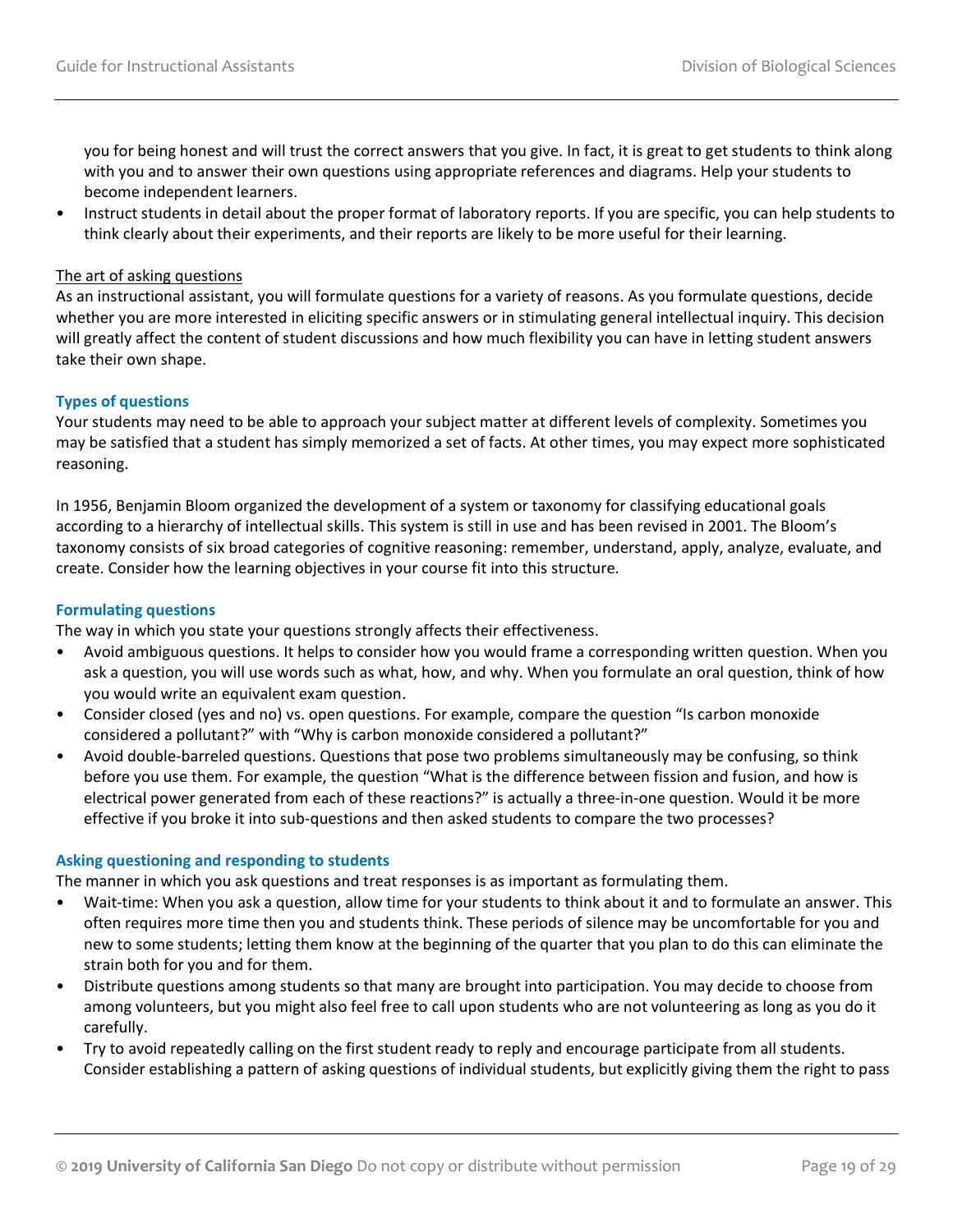without fear of embarrassment. Students may appreciate instructional assistants who include them in a discussion by directly asking them questions or encourage them to participate in other ways.

- Reinforce responses. You may reinforce responses with verbal affirmation (e.g. good! excellent! etc.) and with nonverbal encouragement (e.g. smile, nod). You may also reinforce a student's response by repeating the response. Support your students. If an answer is completely incorrect, you might encourage the same student to rephrase or to attempt it again. Try to provide an atmosphere in which students feel safe to offer tentative or partial answers and encourage them in their attempts to elaborate or qualify. If a student needs assistance in completing an answer, ask if another student can build on the discussion, rather than jumping in yourself.
- Never ridicule an answer. If you embarrass students, you punish the act of responding, as well as the response, and everyone in the room may become silent for fear of receiving the same treatment.
- If a student's question indicates that he/she has not learned materials previously covered, you might consider working with him/her privately after class.
- Encourage debate. When you are confronted with divergent answers to a question, it is particularly helpful to get students to talk with one another about the topic. For example, when two students have each devised synthetic routes to a compound, a debate between the two on the preferred route is going to be a valuable learning experience for them and for the class.

# Getting the most out of office hours

At the first class meeting, tell your students the location and times during which you will be available for consultation. If you must change or cancel office hours due to an emergency, be sure that you announce the change effectively in advance. Do not fail to show up.

Some things to keep in mind during an office hour:

- Address individual problems*.* As the quarter progresses and you become more familiar with your students, office hours can be used with increasing effectiveness to address individual learning problems. For instance, you will likely teach a few shy students who consistently do well on written assignments, but who may be reticent in discussions. In office hours, you can meet individually with these students and encourage them to speak more in class by expressing your enthusiasm for their work and urging them to share their good ideas with the rest of the section.
- Fairness, respect, and awareness: In meeting with students, try to create a strong sense that you will treat them fairly and without favoritism. If you are approached by a student with serious personal problems, refer that person to Counseling and Psych Services (CAPS). Even though you may want to help your students, don't allow yourself to be put in the position of surrogate parent or therapist; the creation of a dependency relationship could be harmful to you and to the student. Please be sensitive and refer these students without delay to CAPS.
- Students may be critical of a course or a faculty member but feel uneasy voicing their criticism directly to the professor involved. If you believe that students' criticism is valid and constructive and that it could be used to improve the course, you would help both the students in the course and the faculty by politely conveying the criticism. If you do decide to convey any critical comments, make sure you protect the student's anonymity. As an instructional assistant, you are in a sensitive position and should respect the confidences of both faculty and students.

#### Getting feedback

Asking students for feedback about your teaching and their learning will help you become a better teacher. In addition, students will get the impression that you are interested in their progress. Here are some ideas to consider.

You could ask questions near the end of a section to gauge how students are doing:

• Did you get what you came for today? If yes, what did you get? If no, what was missing? If not sure, please explain.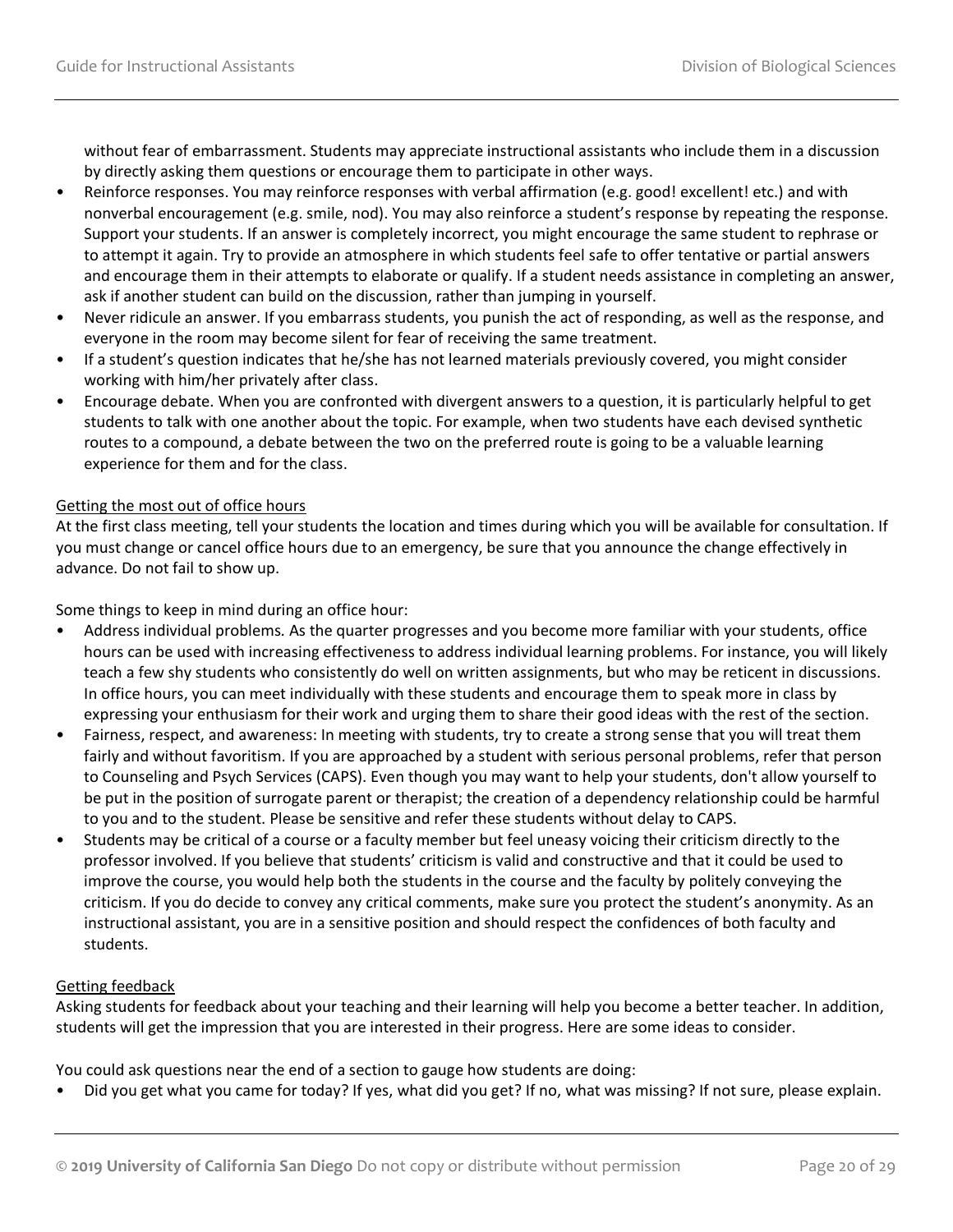- What are you least sure about at the end of this discussion section?
- What percent of the confusion was due to:
	- o Unclear presentation of instructor in charge of the course?
	- o Lack of opportunity to ask question?
	- o The student's own lack of preparation?
	- o The student's own lack of participation in the classroom discussion?
	- o Other reasons? If so, what?

Halfway through the quarter, you could give students a questionnaire, but before you hand out a questionnaire to get feedback from the students, make sure that you examine your goals in gathering students' impressions. Different goals imply and require different types of questions. And remember that if you ask questions, you have to be prepared to deal with the answers, whatever they may be.

Identifying your goals first makes choosing questions appropriate for your goal(s) easier. For example, do you want:

- Feedback about classroom events or teacher behavior?
- Students' perceptions of their achievement of the course goals?
- Students' own evaluation of the effectiveness of different aspects of the course?
- Students' comments on their own behavior or thinking in the course?
- Students' overall satisfaction with the course?

You could also directly ask students on how the discussion or laboratory section is going:

- What about this discussion or laboratory section is helping you learn?
- What can I do differently to help you learn better?
- What can you as students do differently to help you learn better?

#### **Grades and grading**

You must constantly try to be fair, consistent, and reasonable and to maintain a grading standard you can defend if challenged. Grading guidelines for the course should be explained clearly to the students registered for the course at the start of instruction. Again, the course faculty may do this, but if he or she does not do it, ask the course faculty what the students should know about grading and then pass that information on.

#### Responsibility for assigning grades

Only the course faculty has the authority to assign final grades, but that grade generally is based on scores determined by instructional assistants. Exams and papers provide feedback to your students and communicate to them what they understand and what they need to check on. It can affect their performance on future exams in the course and how well they do in future courses. In addition, you are, directly or indirectly, determining your students' final letter grades that will be on their transcripts.

**You must take this responsibility seriously.** Grade carefully and thoughtfully; pay attention to details. Do not wait until the last minute and then dash through it haphazardly. Do not grade when you are tired, and be sure that you grade in an environment that promotes your very best efforts. If you approach grading as a mindless chore, you will be cheating your students. Before you begin the task of grading, thoroughly discuss with your course faculty the grading standards and grading rubric. If the course faculty does not initiate the discussion, be sure that you do.

Students sometimes wish to have a grade reconsidered. **The faculty member in charge of the course sets the policy with regard to regrading exams or papers; be sure that you know the course policy.** It is possible that instructional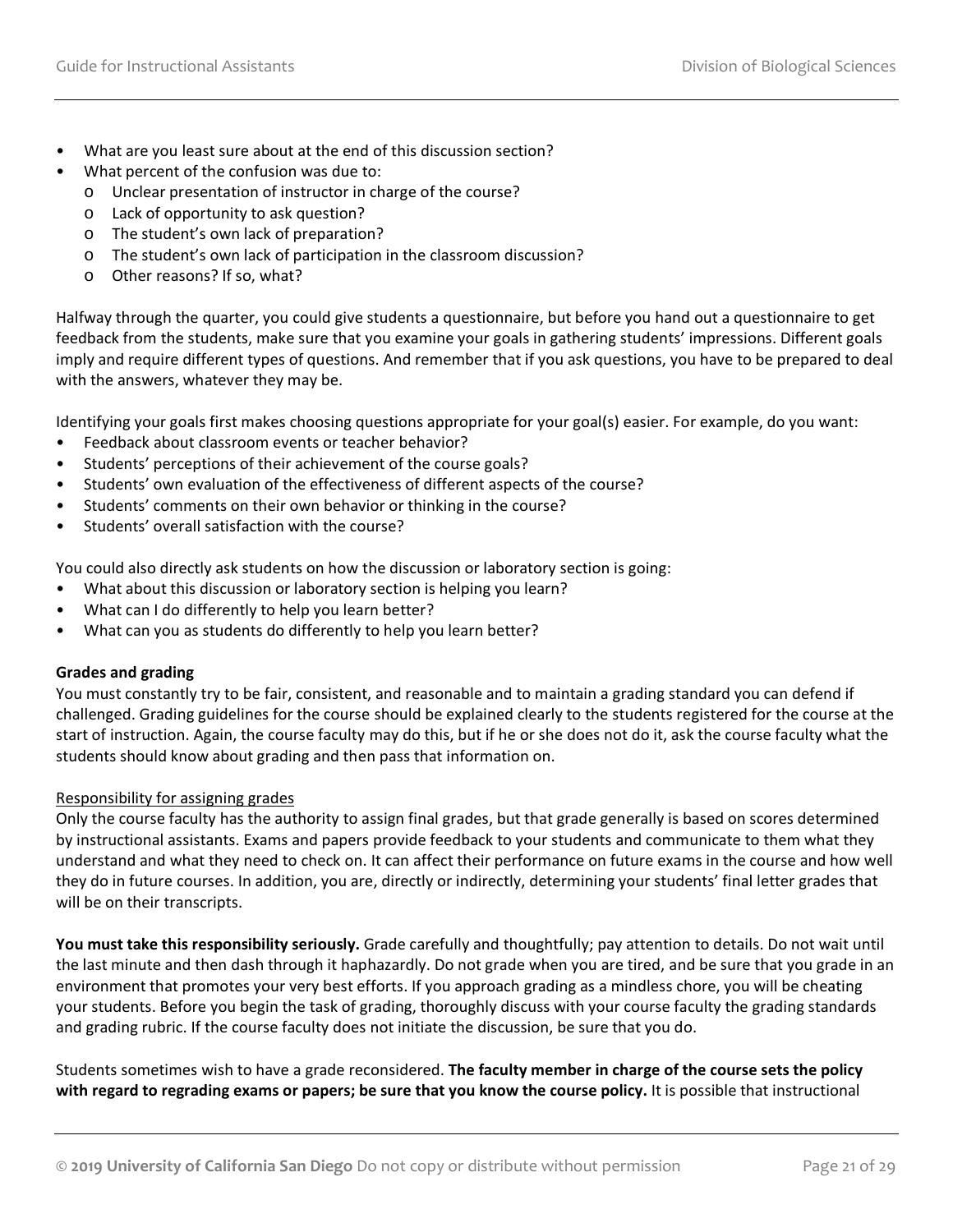assistant receives the authority from your course faculty to change a grade on a test or paper that you graded. Any grading dispute should be brought to the attention of course faculty. He or she has final responsibility for the conduct of the course, and it is only he or she that has the authority to adjudicate conflicts about grading.

#### Grade records

Keep accurate and **confidential** records of your evaluations of each student's performance throughout the course. At the end of the quarter or when you are asked, provide a copy to the faculty member in charge of the course, and retain your records for three quarters. University policy requires that unclaimed examination papers be kept for one quarter after the class is over.

#### Grading strategies

Make sure that you have a good answer key or rubric and that you understand it.

- In a large course, skim several exams quickly without assigning any grades. Before you begin grading, you will get an overview of the general performance and the range of students' responses.
- Read the exams without looking at the students' names. It is a part of your job not to bias your grading by carrying over your personal perceptions or opinions of individual students as you grade.
- Determine if there is more than one correct response for any of the questions. Make sure that you understand the instructor's answers before you begin grading, and that the instructor has indicated the point value of each question and each part of a question clearly.
- Choose examples of exams to serve as anchors or standards. Identify exams that are excellent, good, adequate, and poor.
- Decide in advance if certain incorrect answers merit partial credit.
- If you are responsible for grading an entire exam, rather than just a few questions, grade your assigned exams question by question, rather than grading all questions for a single student.
- If you can do so efficiently, write comments on students' exams. Write brief notes on strengths and weaknesses to indicate what students have done well and where they need to improve.
- Determine the correspondence between scores and grades prior to grading exams. You should decide what level of the performance merits a given letter grade independent of how well your class performs on the test. For example, the test is worth 50 points and the top score is 30, does that mean that students who have a score of 30 will have earned an "A" merely because there is no better score on the test?

The method by which exams are graded is up to the course faculty, but here are some ideas. Typically, large lecture classes will have many instructional assistants. Ask how your course assures consistency and fairness in the grading process.

- You should review the scoring criteria and model answers prepared by the course faculty. You could then meet as a group (ideally with the faculty) to discuss the answers to each question. Decide how many points will be awarded for which types of answers.
- For essay questions, you could establish two- or three person teams for each essay question. To establish consistency (and if time permits), each team could get 8-10 exams, and each team member should grade these exams independently. The grades should then be compared, the discrepancies discussed, and a consensus reached. After that, each team member can grade independently, keeping in mind the consensus reached by the group. If any team member is unsure about a particular exam, that exam should be passed to another team member for an opinion.

Here are some typical policies governing grading, but be sure to check with your course faculty, so you know the specific policies for your course.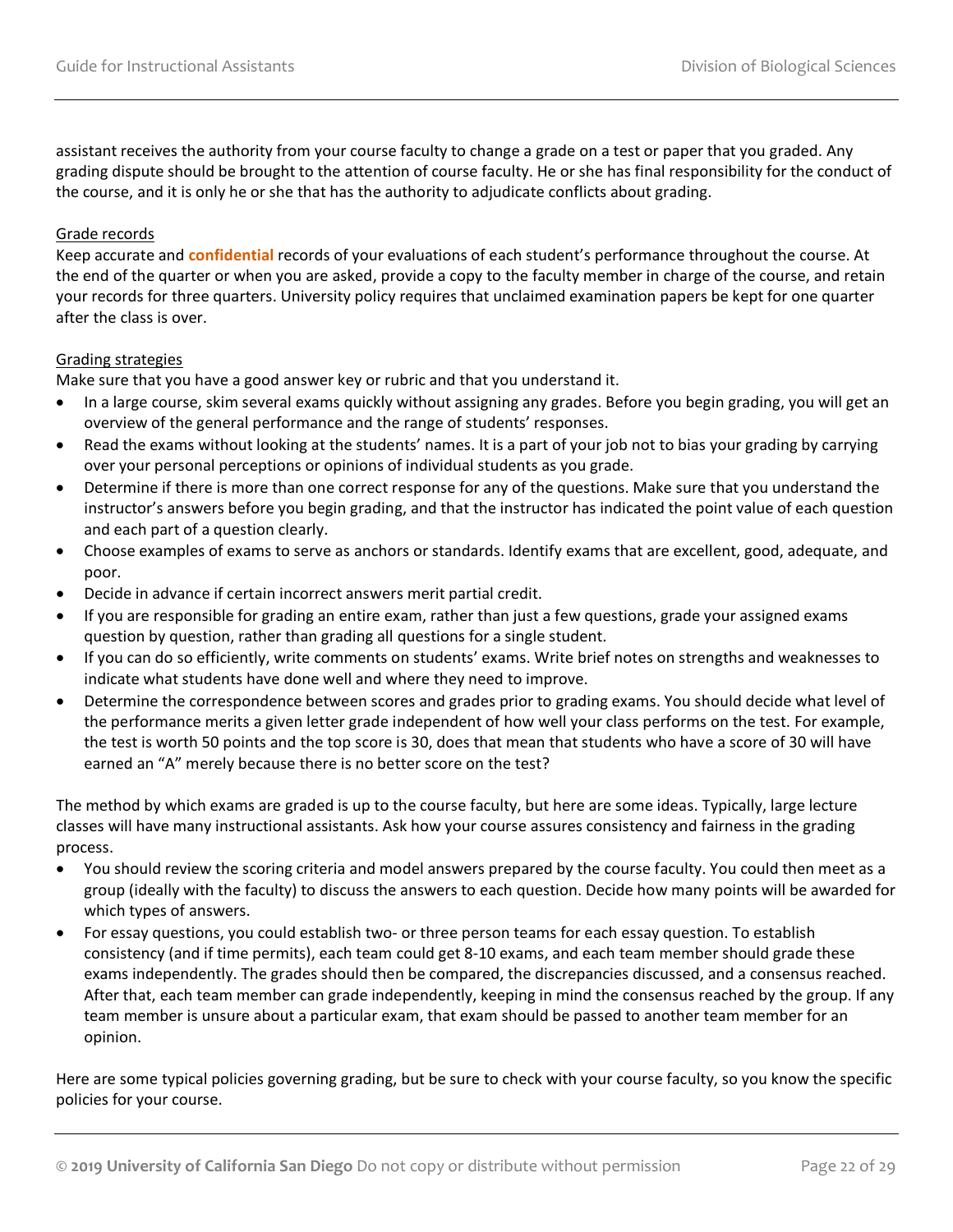- Grading criteria: Standards should be explicit and uniform.
- Partial credit: It can be a useful compromise. Determine how you will award partial credit points and then be consistent. Check with your professor for help in determining how to distribute points.
- No double jeopardy: Do not subtract points multiple times for the same mistake.

How you mark papers or exams can greatly reduce the chance that students will be tempted to cheat by changing answers and then requesting that their exam be regarded.

- Clearly circle each answer in red, leaving very little space between the words or calculations and the red line.
- Mark through all blank spaces to prevent students from adding material.
- Draw a thin red line through words that could readily be changed to transform a wrong answer into a correct answer.
- If students are allowed to use the backs of exam pages, mark a big X through blank spaces on the back of every exam sheet to indicate it has been checked and nothing was written.
- Initial papers you corrected to indicate who graded, and/or use different colors of ink for different graders.
- If your professor agrees, announce that only exams written in ink can be submitted for regrading. Not all professors have this policy, so be sure to check with your course faculty.

#### Regrades

Here are some typical policies for handling students' requests that their exams be regarded, but be sure to check with your course faculty so you know the specific policies for your course.

- Requests for re-grading should be submitted in writing.
- Clearly state the date by which regrades must be submitted, e.g. two weeks after the day when graded exams were made available.

#### Miscellaneous issues related to grading

Keep in mind the right to **privacy**. Make sure that you discuss with your course faculty how exams will be returned. Typically exams will be handed out in class, in sections, or at specific times and locations. Leaving exams outside the faculty member's door may break Federal privacy laws. Exam-return policies should be established at the beginning of the quarter and clearly conveyed to the students.

In laboratory courses, you will often be asked to provide an evaluation of each of their students. Listed below are some of the criteria that might be taken into account:

- Did the student arrive at each lab session on time and prepared?
- Did the student manage lab techniques carefully and skillfully?
- Did the student THINK before asking questions?
- Did the student work well independently and with other students?
- Was the student able to adapt to unforeseen procedural changes?
- Did the student maintain a neat and orderly workspace?
- Did the student adhere to safe lab practices?
- Was the student conscientious about keeping a detailed notebook, working problems, and generally applying good scientific procedures?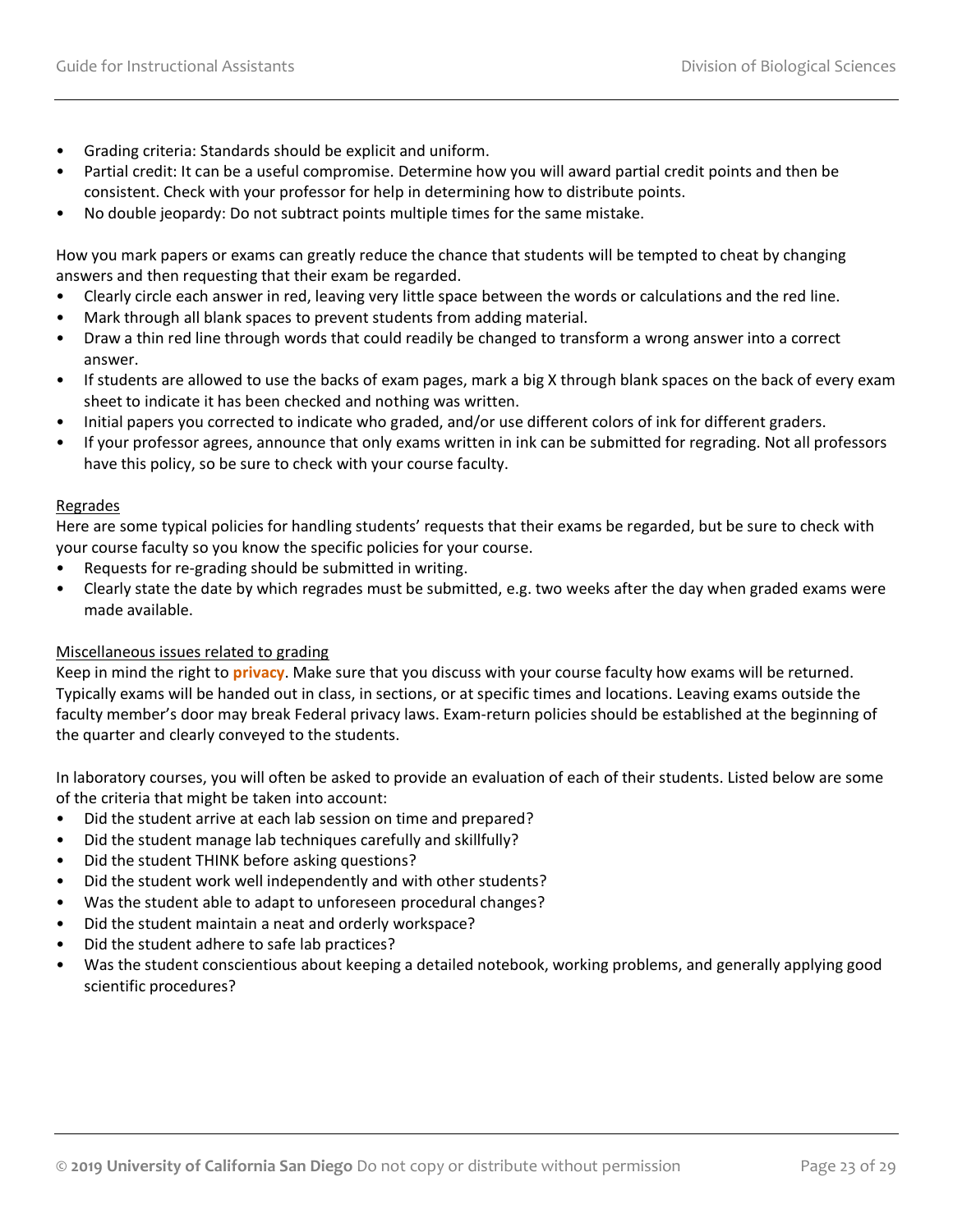# **Section 3: Ethnical behavior and integrity of scholarship**

#### **Ethical principles and behavior**

Appendix V, Part II, of the University of California Manual of Academic Senate (http://www.universityofcalifornia.edu/senate/) describes faculty responsibilities, ethical principles, and types of unacceptable behavior. Instructional assistants are also expected to adhere to these standards of conduct as well.

As teachers, it is the responsibility of professors and instructional assistants to:

- Encourage the free pursuit of learning in his/her students
- Hold before them the best scholarly standards of his/her discipline
- Demonstrate respect for all students as individuals
- Adhere to his/her proper role as intellectual guide and counselor
- Make every reasonable effort to foster academic integrity
- Respect the confidential nature of the relationship between professor and student
- Avoid any exploitation of students for the instructor's private advantage
- Protect their academic freedom

All educators are obligated to act in a professional manner and to follow the ethical principles that all university teachers, including instructional assistants, must practice. This obligation prohibits:

- Discriminating against any student on political grounds or for reasons of race, religion, gender, sexual orientation, or ethnic origin, or for any other arbitrary or personal reason.
- Failing to meet the responsibilities of instruction; in particular:
	- o arbitrarily denying access to instruction;
	- o injecting a significant amount of material unrelated to the course;
	- o without a legitimate reason failing (1) to adhere to the rules governing faculty behavior in the conduct of courses, (2) to meet with classes as scheduled, (3) to keep office hours as required, or (4) to hold examinations as scheduled;
	- o evaluating student work based on criteria that do not directly reflect performance in the course;
	- o delaying the evaluation of student work beyond reasonable expectations.
- For an instructional assistant, ignoring or refusing to follow the instructions of the faculty member in charge of the course.
- Discussing the academic work of a student with anyone other than the faculty member in charge of the course and the other Instructional Apprentices working in the course.
- For an instructional assistant, criticizing the course, the instructor or the other instructional assistants in the presence of students. In addition, it is unprofessional for a professor to publicly criticize instructional assistant or faculty colleagues in the presence of students.
- Exploiting students for private advantage.
- Humiliating students.

Decisions made by instructional assistants have a significant effect on their students' grades. You must therefore be especially careful not to abuse this power. You are obligated, as a condition of your position, to evaluate student work as objectively and as fairly as possible. In particular:

- You cannot be paid by their students for out-of-class tutoring, because such students could automatically receive preferential treatment by you. There are no exceptions.
- You must avoid romantic involvement with students in your class. Such involvement makes objective evaluation difficult and may also raise questions of hostile environment and sexual harassment. If you are already in a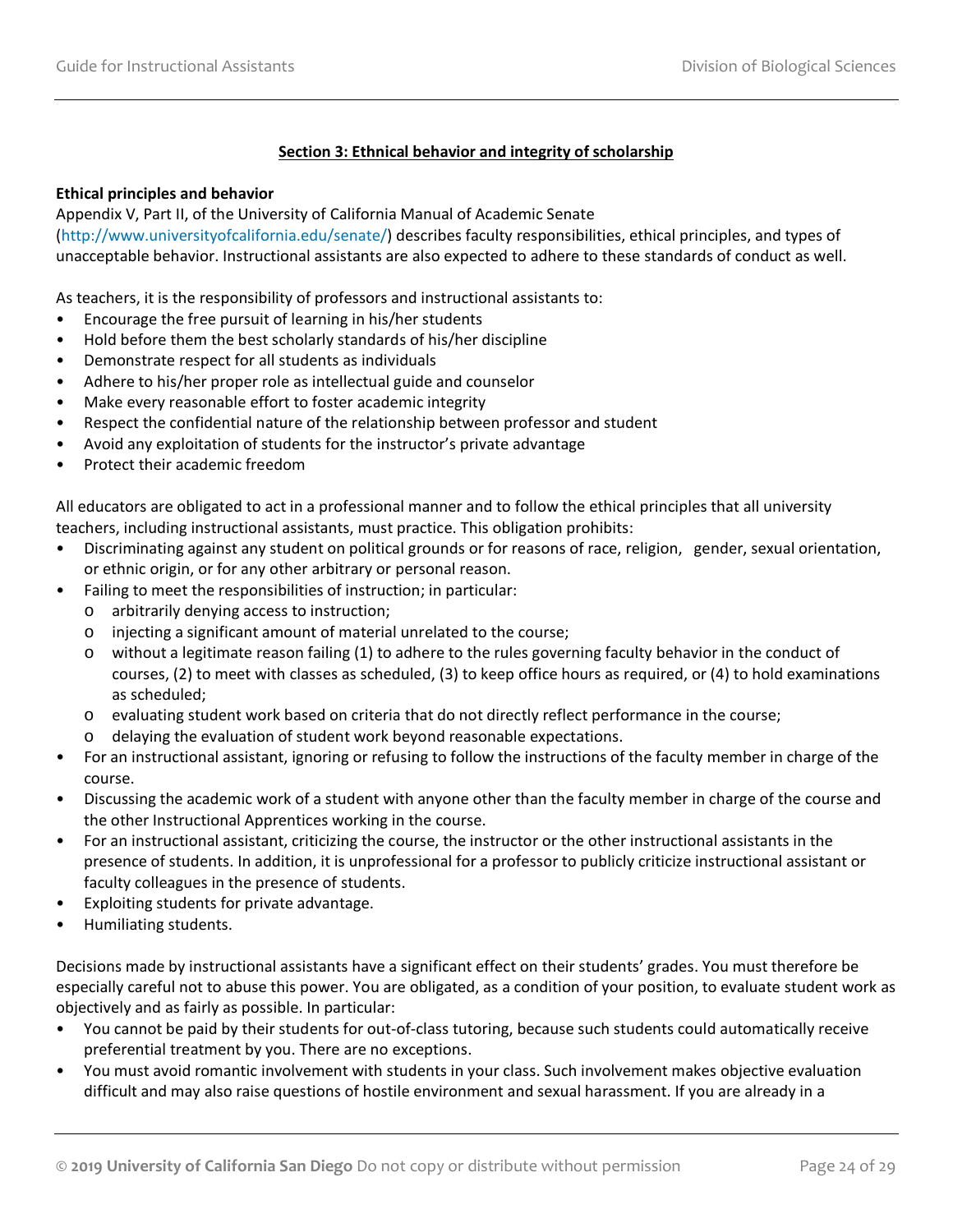relationship with a student who wants to take the course you are teaching (whether as a very close friend or as a significant other), you must notify your course faculty of the situation and together you can work out appropriate measures.

#### **What is sexual harassment and how can you prevent it?**

#### Definition of sexual harassment

ALL teachers at UC San Diego (professors and instructional assistants) must receive training in how to recognize and how to prevent sexual harassment. Sexual harassment is a specific type of discrimination that is illegal under federal and state law and under UC San Diego policy. It is defined as unwelcome conduct of a sexual nature that is so severe or pervasive that it creates a hostile environment for a reasonable person. Determining whether particular conduct constitutes sexual harassment depends on the specific features of the situation. Sexual harassment may occur between persons who have different amounts of power or between peers. Although the stereotype is generally of a male harassing a female, females can harass a male, or a male or female can harass a person of the same gender. Harassment based on sexual orientation, gender identity discrimination, and gender stereotyping is also prohibited.

Sexual harassment may include verbal, visual or physical conduct. Examples include:

- Direct propositions of a sexual nature;
- Sexual innuendos and other seductive behavior, including pressure for sexual activity such as repeated, unwanted requests for dates, and repeated inappropriate personal comments, staring, or touching;
- Direct or implied threats that submission to sexual advances will be a condition of employment, promotion, grades, etc.;
- Unnecessary or unwanted touching, patting, massaging, hugging or brushing against a person's body, impeding or blocking movements or other unwanted conduct of a physical nature;
- Remarks of a sexual nature about a person's clothing or body;
- Unwelcome and inappropriate letters, telephone calls, e-mail, or other communications or gifts.

All incoming students at UC San Diego must complete a mandatory online training course from the Office for the Prevention of Harassment & Discrimination. If there are additional training requirements, IAs are notified by email. The Office for the Prevention of Harassment and Discrimination is located at 201 University Center. Call 858-534-8298 or email [ophd@ucsd.edu.](mailto:ophd@ucsd.edu)

#### Consensual relationships

In some circumstances, consensual romantic or sexual relationships are of concern to UC San Diego. There is an inherent conflict of interest if an individual exercises direct supervisory, evaluation, instructional, and/or advising responsibilities, or participates in hiring, retention, promotion, or award decisions on behalf of UC San Diego, of someone with whom he or she has a romantic or sexual relationship. In cases where any such relationship either has begun or is on-going, UC San Diego requires that effective steps be taken to ensure that the evaluation or supervision of the student or employee is unbiased, i.e. that it is independent of the consensual romantic or sexual relationship. Proactive, preventive measures must be taken to avoid ethical conflicts.

The UC Regents have approved a system-wide faculty-student relationship policy that states, "**Whenever a faculty member is responsible for academic supervision of a student, a personal relationship between them of a romantic or sexual nature, even if consensual, is inappropriate. Any such relationship jeopardizes the integrity of the educational process.**" It is misconduct for any faculty member or instructional assistant to engage in romantic or sexual relationships with students for whom he or she has, or should expect to have in the future, academic, instructional, evaluative, or supervisory responsibility.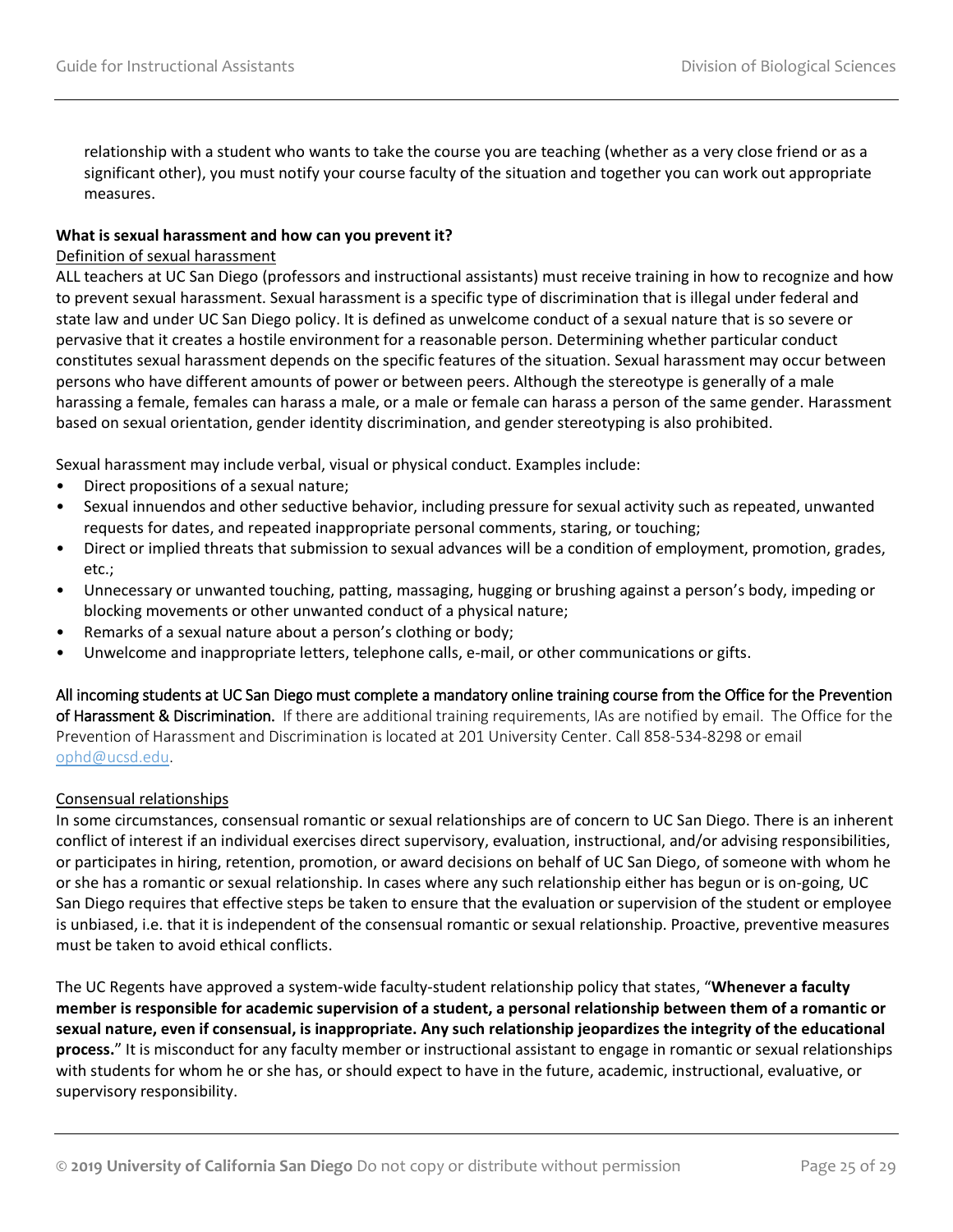#### Campus resources

If you or someone you know has a question about sexual harassment, please contact the Office for the Prevention of Harassment and Discrimination (OPHD). You can leave a confidential voicemail at (858) 534-8298, email us at [ophd@ucsd.edu](mailto:oshpp@ucsd.edu) or visit us at 201 University Center on the main campus at the corner of Gilman and Myers. OPHD office hours are Monday through Friday 8:00 am to 4:30 pm.

#### **Academic integrity**

UC San Diego has a clear policy on the Integrity of Scholarship. Please see: [https://senate.ucsd.edu/Operating-](https://senate.ucsd.edu/Operating-Procedures/Senate-Manual/appendices/2)[Procedures/Senate-Manual/appendices/2.](https://senate.ucsd.edu/Operating-Procedures/Senate-Manual/appendices/2)

The policy states that "Integrity of scholarship is essential for an academic community. The University expects that both faculty and students will honor this principle and in so doing protect the validity of University intellectual work. For students, this means that all academic work will be done by the individual to whom it is assigned, without unauthorized aid of any kind. Instructors, for their part, will exercise care in planning and supervising academic work, so that honest effort will be upheld. The UC San Diego Policy on Integrity of Scholarship (herein the "Policy") states the general rules and procedures associated with student integrity of scholarship. This Policy applies to undergraduate and graduate students enrolled in a UC San Diego course."

UC San Diego created the Academic Integrity Office to support faculty, instructional assistants, students, and staff in upholding the integrity of scholarship at UC San Diego: [https://academicintegrity.ucsd.edu.](https://academicintegrity.ucsd.edu/)

It is the responsibilities of faculty and instructional assistants to communicate the academic integrity expectations to the students and to address any violations. The next two sections contain advice on helping to PREVENT cheating both during and after exams.

#### Preventing cheating during exams

Before the exam, check with your course faculty to learn his or her policies and then follow them to the letter. You may be able to suggest additional practical measures that your course faculty will adopt and follow in the future.

- Proctor actively during an exam. Walk around the room and notice what the students are doing. Students can be very innovative when cheating, and detecting some strategies may be challenging. Some students cheat by (1) outright copying from neighbors; (2) consulting notes on slips of paper, sleeves, desk tops, the inside of hats, material written on body parts, etc.; (3) sharing calculators (which have memories); or (4) even exchanging exam papers. Make sure students wearing hats remove them so you can see where their eyes are focused. The hoods of hooded sweatshirts or "hoodies" should be off the head and on the shoulders.
- If you suspect a student of cheating, first stand nearby and make sure the student knows you are watching him or her. If that doesn't stop what you think is cheating, enlist the aid of the faculty member. You can try making a general announcement reminding the class to keep their eyes on their own papers, but ask yourself how effective you think it will be.
- Learn the course policy concerning students who look at others' exams. For example, you can move the suspected cheater to a new location where he/she can be more closely watched. Just politely, but firmly, ask the student to move to the location of your choice. Take note of the students who were within the suspect's view so you can later compare the papers of those involved.
- On closed-book exams, be sure that all notes and books are put away where they cannot be seen or alternatively, they might be left at the front of the classroom.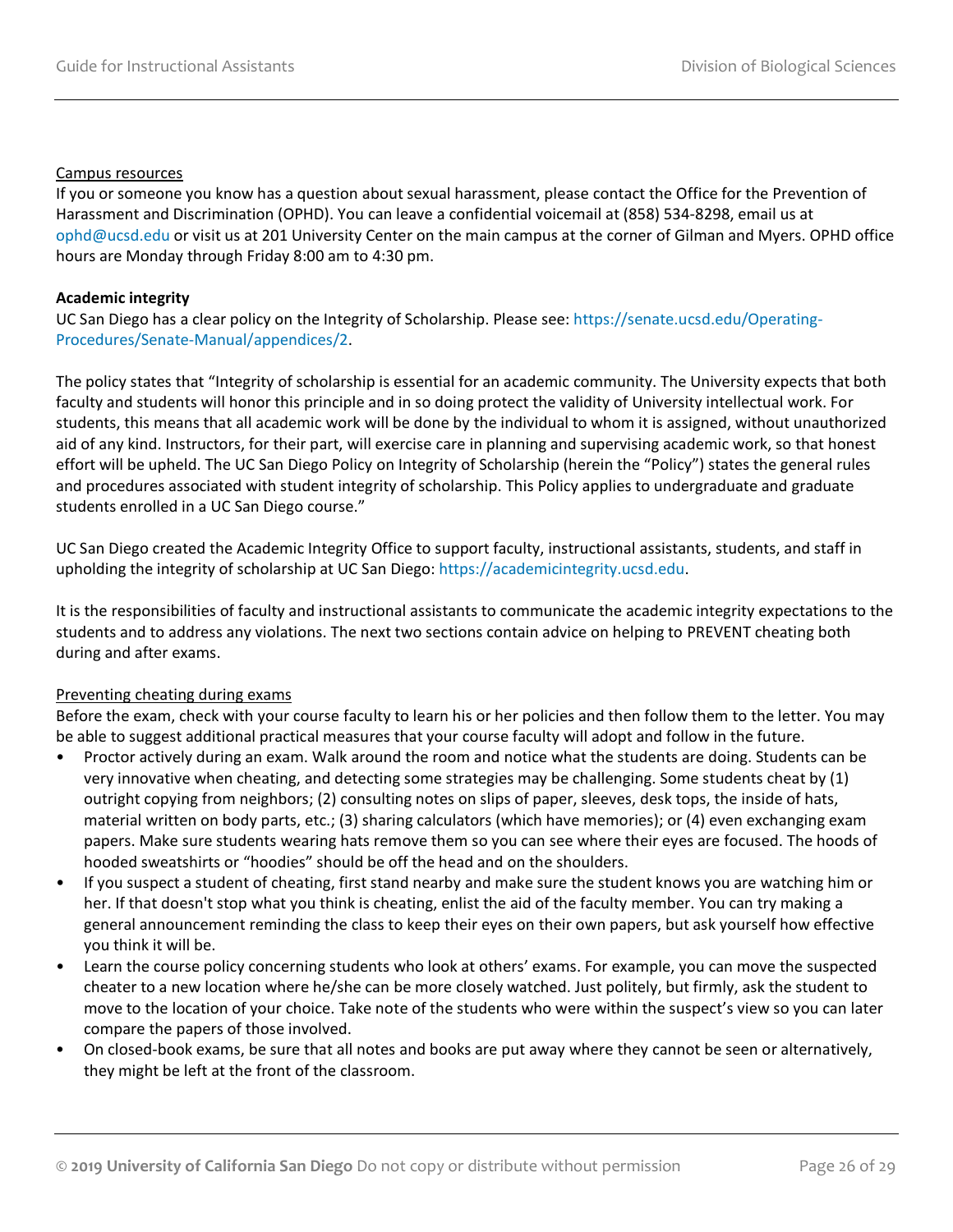- Proctors can also ensure that no outsider takes an exam for another student. The simplest way to prevent it is to announce in advance that picture IDs will be checked when exams are handed in and then actually checking them carefully and obviously.
- Restroom visits pose a problem. Discuss with your course faculty whether restroom trips will be allowed, and if not be sure to warn students in advance. If restroom trips will be allowed, they should be chaperoned, and the restrooms closest to the test room should be checked once the exam starts to ensure that no notes or texts have been stashed there.

#### Preventing cheating in laboratory courses

Laboratory reports offer many opportunities for cheating. Groups of students may find it convenient to work together on laboratory reports, and unless your course faculty has made it clear to the students that laboratory reports must be each student's own work, you cannot fairly judge this practice to be improper. Be sure that expectations are made clear from the start. In general, all students are required to do the laboratory work and to fully understand their own reports. Always consult with your course faculty if you have any concerns about cheating.

For more information, please go to the Office of Academic Integrity [\(https://students.ucsd.edu/academics/academic](https://students.ucsd.edu/academics/academic-integrity/index.html)[integrity/index.html\)](https://students.ucsd.edu/academics/academic-integrity/index.html). You can also find a variety of information about academic integrity at UC San Diego by consulting the ethics website [\(https://ethics.ucsd.edu\)](https://ethics.ucsd.edu/), and under Education and Training, click on the link Academic Integrity.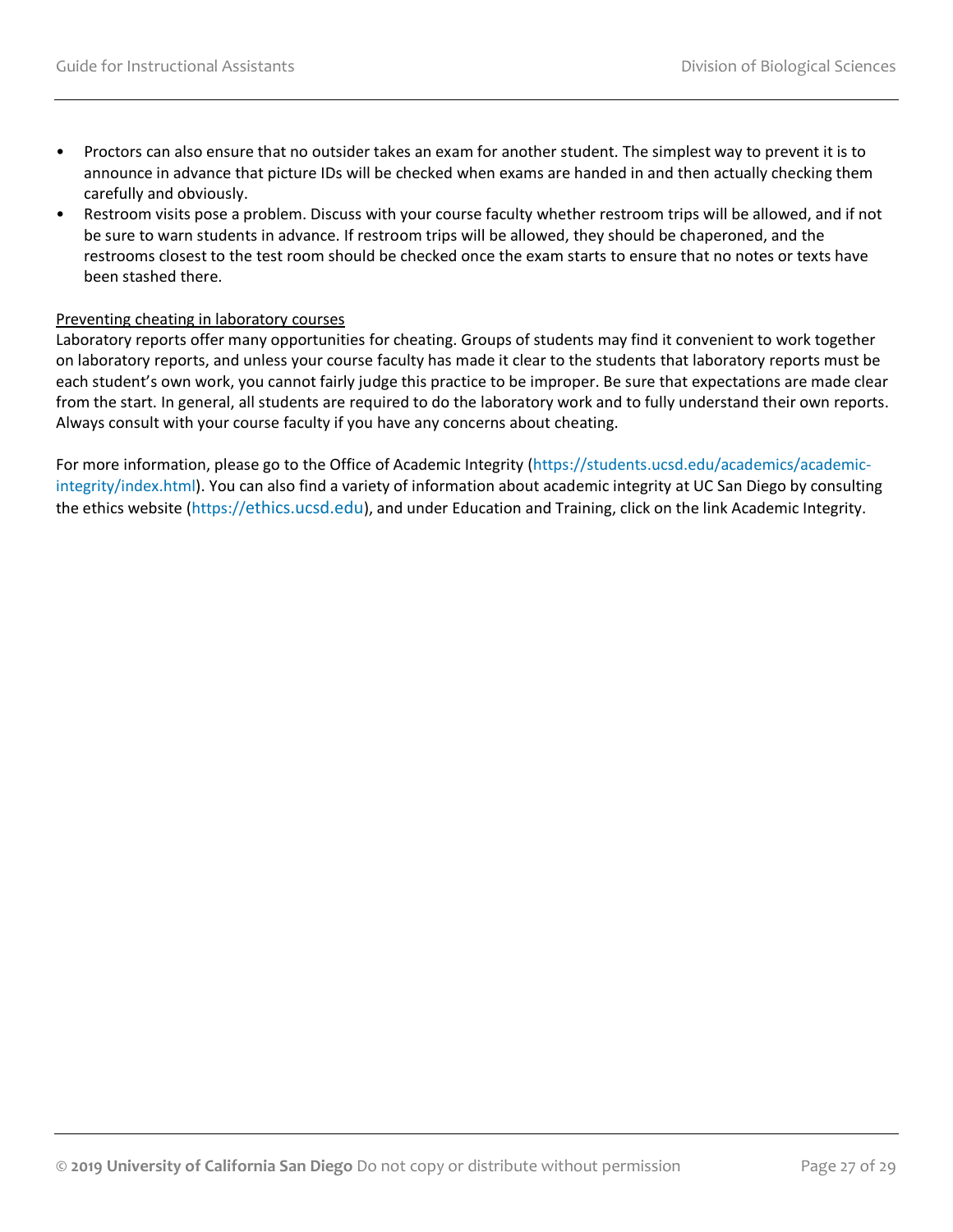# **Section 4: Recent evaluation forms**

#### **Student evaluations**

Your students will also be asked to submit a summative evaluation of your performance as an instructional assistant through the campus ASES system. The system will notify you via UCSD email when the evaluations are active so you can invite students to participate. Once final grades are posted, you will be able to view a summary of the evaluations at the link provided in the email message. Please note that, in the interest of protecting student privacy, the campus will not provide a summary report for you if three or fewer evaluations are collected. Watch your UCSD email for more information.

The following items are rated from strongly agree to strongly disagree (except items 12-15).

- 1. The Instructional assistant was well organized and prepared for class.
- 2. The Instructional assistant consistently arrived at lecture, section/lab, office hours and exams on time.
- 3. The Instructional assistant presented course material clearly and answered questions accurately in class.
- 4. The Instructional assistant helped develop my thinking skills on the subject.
- 5. Feedback from the Instructional assistant on assignments, exams and/or papers was helpful and constructive.
- 6. The Instructional assistant's explanations were appropriate, being neither too complicated nor too simple.
- 7. The Instructional assistant answered questions clearly and effectively, helping students to make connections among the course readings, assignments, and lectures.
- 8. The Instructional assistant was genuinely interested in and enthusiastic about teaching.
- 9. The Instructional assistant was accessible to students outside of class (office hours, e-mail, etc.).
- 10. The Instructional assistant effectively connected the section/lab exercises with the material covered in lecture.
- 11. The Instructional assistant was effective in supporting, implementing, explaining and enforcing Lab Safety policies and procedures.
- 12. In terms of communication skills, did the Instructional assistant demonstrate any of the following? Check all that apply: no issues, too quiet, too loud, too fast, too slow, poor grammar and/or English language skills, used filler words such as "um", other.
- 13. I would recommend this Instructional assistant to other students.

The following items are open-ended, free-response questions.

- 14. Please describe this person's greatest strengths as an Instructional assistant.
- 15. Please describe this person's greatest weaknesses as an Instructional assistant.

#### **Faculty evaluation**

At the end of the quarter, your course faculty will evaluate your work based on the following criteria. You will be able to view the evaluation after the quarter is over by using the ASES system. Please check your UCSD email regularly for more information.

- 1. How organized and prepared for class was your instructional assistant?
- 2. Did your Instructional assistant arrive at lecture, lab, office hours and exams on time?
- 3. How clearly did your Instructional assistant present material?
- 4. How actively did your Instructional assistant participate in meetings?
- 5. How effective was the Instructional assistant at following instructions and completing tasks on time?
- 6. How effective was the Instructional assistant at providing feedback about student performance in the course?
- 7. How effective was the Instructional assistant at maintaining any required paperwork (quizzes, grades, etc.) and providing it when asked?